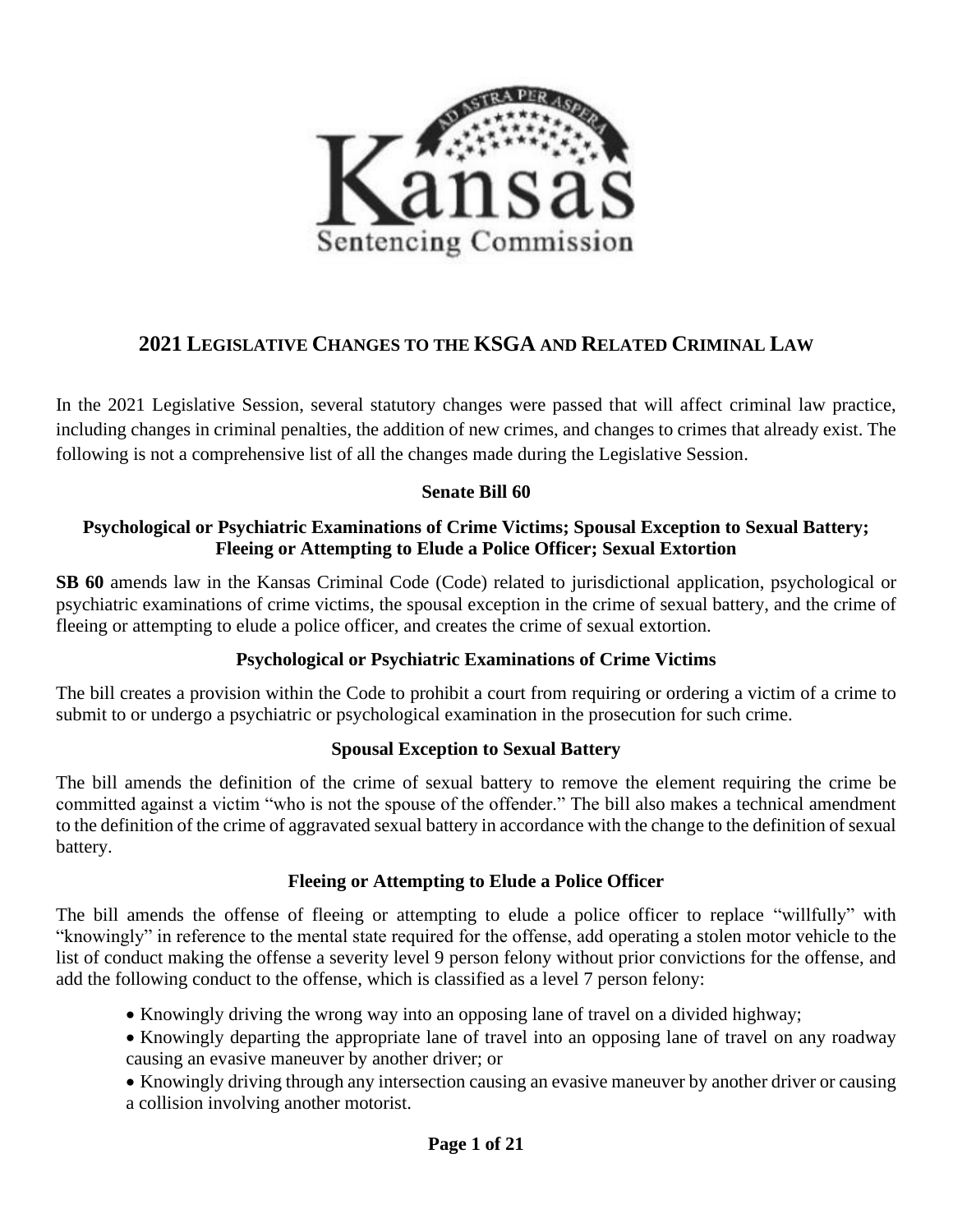The bill amends the penalty for the felony offense without prior convictions to require the court to impose a fine of at least \$500 when the driver operates a stolen motor vehicle during the commission of the offense. The bill also clarifies that prior convictions for all versions of the offense are to be considered in determining the severity level of the current offense based on the number of prior convictions.

The bill also provides that, in a prosecution for theft of a motor vehicle, fleeing or attempting to elude a police officer is prima facie evidence of intent to permanently deprive the owner of the motor vehicle of the possession, use, or benefit thereof.

### **Sexual Extortion**

The bill creates the crime of sexual extortion, which is defined as communicating by any means a threat to injure the property or reputation of a person, commit violence against a person, or distribute an image, video, or other recording of a person that is of a sexual nature or depicts such person in a state of nudity:

• With the intent to coerce such person to engage in sexual contact, sexual intercourse, or conduct of a sexual nature; or produce, provide, or distribute an image, video, or other recording of a person in a state of nudity, or depicting such person engaging in conduct that is of a sexual nature. Such conduct is a severity level 7 person felony; or

• That causes such person to engage in sexual contact, sexual intercourse, or conduct of a sexual nature; or produce, provide, or distribute an image, video, or other recording of a person in a state of nudity or engaging in conduct that is of a sexual nature. Such conduct is a severity level 4 person felony.

The bill also amends the Kansas Offender Registration Act to add a person convicted of sexual extortion to the definition of "sex offender" and to add sexual extortion to the list of offenses for which conviction requires offender registration for 15 years when one of the parties involved is less than 18 years of age. The bill provides registration is not required for a person adjudicated as a juvenile offender for an act that if committed by an adult constitutes the commission of sexual extortion.

#### **SB 122**

### **Rules of Evidence; Authentication and Exceptions**

**SB 122** amends various sections within the Kansas Rules of Evidence (Rules).

### **Hearsay Evidence Exception—Business Records**

The bill amends an exception to the general prohibition on hearsay evidence for business records to replace a requirement that a judge find certain conditions regarding the records with a requirement that the conditions be shown by the testimony of the custodian or other qualified witness or by a certification that complies with selfauthenticating certification provisions added elsewhere by the bill for certified domestic records of a regularly conducted activity or certified foreign records of a regularly conducted activity.

#### **Authentication of a Writing**

Currently, the Rules require authentication of a writing by certain means before it may be received in evidence and provide conditions under which certain documents that are at least 30 years old are sufficiently authenticated.

The bill replaces this provision with language requiring a proponent to produce evidence sufficient to support a finding that an item of evidence is what the proponent claims it is in order to satisfy the requirement of authenticating or identifying the item of evidence. The bill adds a non-exclusive list of examples, with explanations for each, of evidence that would satisfy the requirement.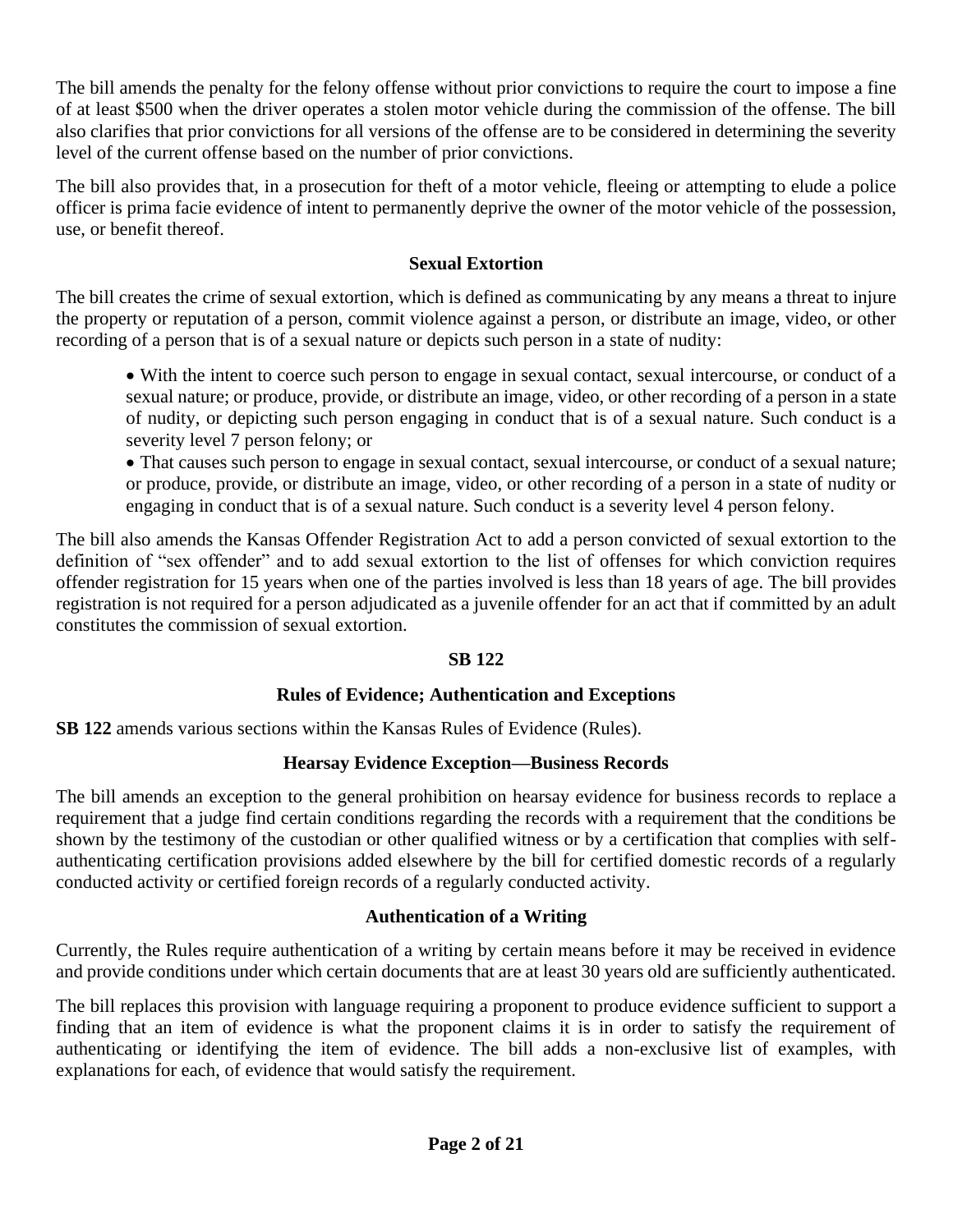These examples include:

- Testimony of a witness with knowledge;
- Nonexpert opinion about handwriting;
- Comparison by an expert witness or the trier of fact;
- Distinctive characteristics and the like:
- Opinion about a voice;
- Evidence about a telephone conversation;
- Evidence about public records;
- Evidence about ancient documents or data compilations;
- Evidence about a process or system; and
- Methods provided by a statute or rule.

### **Authentication of Copies of Records**

The bill amends the section of the Rules governing authentication of copies of records to add a list of items of evidence that are self-authenticating and require no extrinsic evidence of authenticity in order to be admitted.

The list includes:

- Official publications;
- Newspapers and periodicals;
- Trade inscriptions and the like;
- Acknowledged documents;
- Commercial paper and related documents;
- Presumptions under law;
- Certified domestic records of a regularly conducted activity;
- Certified foreign records of a regularly conducted activity;
- Certified records generated by an electronic process or system; and
- Certified data copies from an electronic device, storage medium, or file.

The list also includes additional explanations of and requirements for certifying the above items of evidence.

# **Original Document Required as Evidence; Exceptions**

The bill amends the section of the Rules setting forth the general rule that an original writing is the only evidence that may be offered to prove its contents, subject to certain exceptions. The bill rewords the general rule to provide clarity. Additionally, the bill adds language to include recordings and photographs in the general rule and in the remainder of the section.

The bill adds a provision stating a duplicate is admissible to the same extent as the original, unless a genuine question is raised about the original's authenticity or the circumstances make it unfair to admit the duplicate.

The bill adds a provision allowing the proponent to prove the content of a writing, recording, or photograph by the testimony, deposition, or written statement of the party against whom the evidence is offered. The proponent is not required to account for the original.

The bill rewords a provision regarding determinations made by the judge and determinations made by the trier of fact or jury to clarify its organization and wording.

The bill adds definitions for "photograph," "original," and "duplicate" to this section.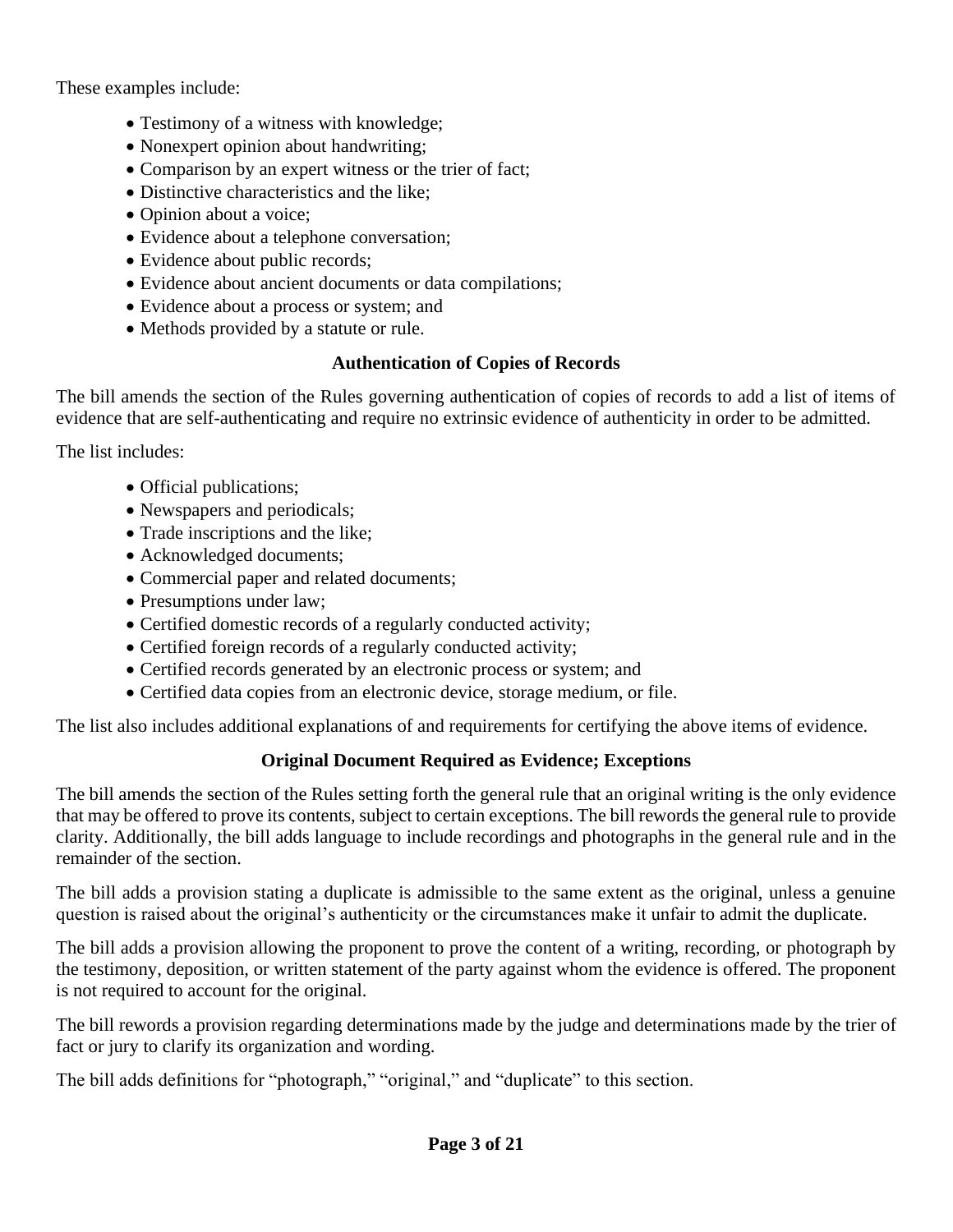#### **SB 127**

### **Driver's License Changes**

**SB 127** amends laws related to renewal of driver's licenses and certain provisions applicable when a driver's license has been suspended for failure to comply with a traffic citation. The bill is in effect upon publication in the Kansas Register.

#### **License suspension time period**

The bill amends, in a statute requiring suspension of a driver's license for driving when the person's driving privileges are canceled, suspended, or revoked, a provision requiring the Division to extend a period of suspension or revocation an additional 90 days, to state the suspension or revocation shall not be extended for any additional time if the person's license was suspended for failure to comply with a traffic citation.

### **Eligibility and application for restricted driving privileges**

Concerning eligibility for restricted driving privileges for a person whose driver's license expired while the license was suspended for failure to pay fines for traffic citations, the bill removes the requirement that the person has not previously received a stayed suspension as a result of a driving while suspended conviction.

The bill removes a nonrefundable \$25 fee that current law requires to be submitted to the Division by an applicant for restricted driving privileges in lieu of suspension of driving privileges for failure to comply with a traffic citation.

#### **Reinstatement fee**

The bill makes a technical amendment to the period during which the Supreme Court is authorized to impose an additional charge per reinstatement fee. Continuing law requires a court to assess a \$100 reinstatement fee when the court notifies the Division of failure to comply with a traffic citation.

#### **Waiving a fine or court costs.**

The bill allows a person assessed a fine or court costs for a traffic citation to petition the court to waive all or a portion of the costs. The bill authorizes the court to waive or modify payments upon determining that paying the amount due would impose manifest hardship on the person or their immediate family.

#### **SB 172**

#### **Crimes Related to Critical Infrastructure Facilities**

**SB 172** amends the Kansas Criminal Code regarding crimes involving property by eliminating the crime of tampering with a pipeline and establishing four new crimes: trespassing on a critical infrastructure facility (CIF), aggravated trespassing on a CIF, criminal damage to a CIF, and aggravated criminal damage to a CIF. The bill also allows a judge to order restitution for property damage to any victim of the four new crimes.

#### **Right to Peacefully Protest**

The bill includes a "whereas" clause that states the provisions of the bill protect the right to peacefully protest for all Kansans and citizens of the four sovereign nations within the state's borders while also protecting the critical infrastructure located within the state.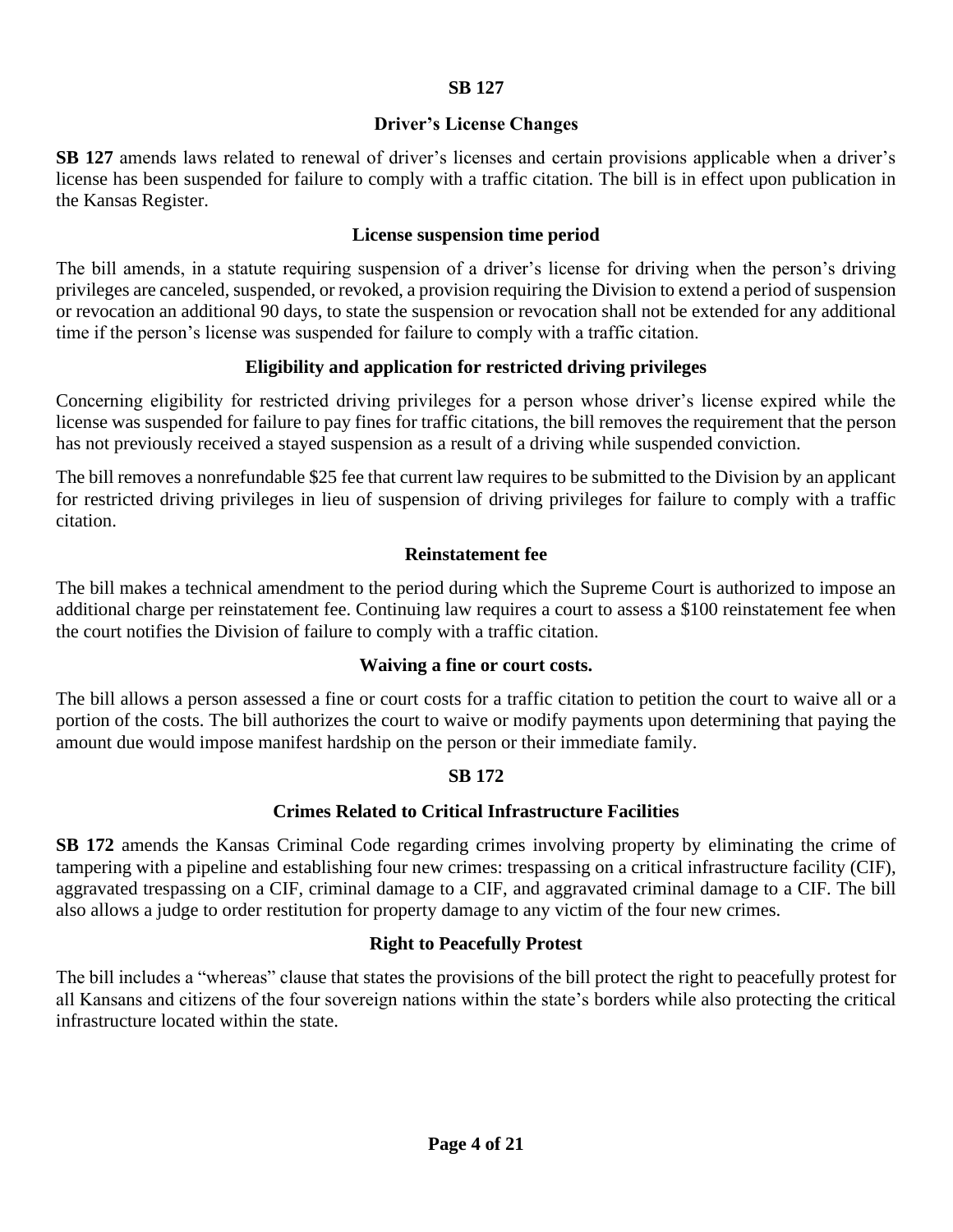#### **Definition of Critical Infrastructure Facility**

The bill defines a CIF, as used in the bill, as any:

- Petroleum or alumina refinery;
- Electric generation facility, substation, switching station, electrical control center, electric distribution or transmission lines, or associated equipment infrastructure;
- Chemical, polymer, or rubber manufacturing facility;

• Water supply diversion, production, treatment, storage, or distribution facilities and appurtenances, including, but not limited to, underground pipelines and a wastewater treatment plant or pump station;

- Natural gas compressor station;
- Liquid natural gas or propane terminal or storage facility;

• Facility that is used for wireline, broadband, or wireless telecommunications or video services infrastructure, including backup power supplies and cable television headend;

• Port, railroad switching yard, railroad tracks, trucking terminal, or other freight transportation facility;

• Gas processing plant, including a plant used in the processing, treatment, or fractionation of natural gas, propane, or natural gas liquids;

- Transmission facility used by a federally licensed radio or television station;
- Steelmaking facility that uses an electric arc furnace to make steel;

• Facility identified and regulated by the U.S. Department of Homeland Security Chemical Facility Anti-Terrorism Standards program, facility operated by the Office of Laboratory Services under the supervision of the Secretary of Health and Environment, or the National Bio and Agro-Defense Facility or Biosecurity Research Institute at Kansas State University;

• Dam that is regulated as a hazard class B or class C dam by the state or federal government;

• Natural gas distribution utility facility, or natural gas transmission facility, including, but not limited to, pipeline interconnections, a city gate or town border station, metering station, belowground or aboveground piping, a regular station, or a natural gas storage facility;

• Crude oil, including Y-grade or natural gas liquids, or refined products storage and distribution facility, including, but not limited to, valve sites, pipeline interconnections, pump station, metering station, belowground or aboveground pipeline or piping, and truck loading or offloading facility; or

• Portion of any belowground or aboveground oil, gas, hazardous liquid, or chemical pipeline, tank, railroad facility, or any other storage facility that is enclosed by a fence or other physical barrier or clearly marked with signs prohibiting trespassing that are obviously designed to exclude intruders.

#### **Crimes Related to Critical Infrastructure Facilities**

The bill eliminates the crime of tampering with a pipeline and creates four new crimes.

#### *Trespassing on a Critical Infrastructure Facility*

Under the bill, trespassing on a CIF means, without consent of the owner or the owner's agent, knowingly entering or remaining in:

• A CIF; or

• Any property containing a CIF, if such property is completely enclosed by a fence or other physical barrier that is obviously designed to exclude intruders or is clearly marked with a sign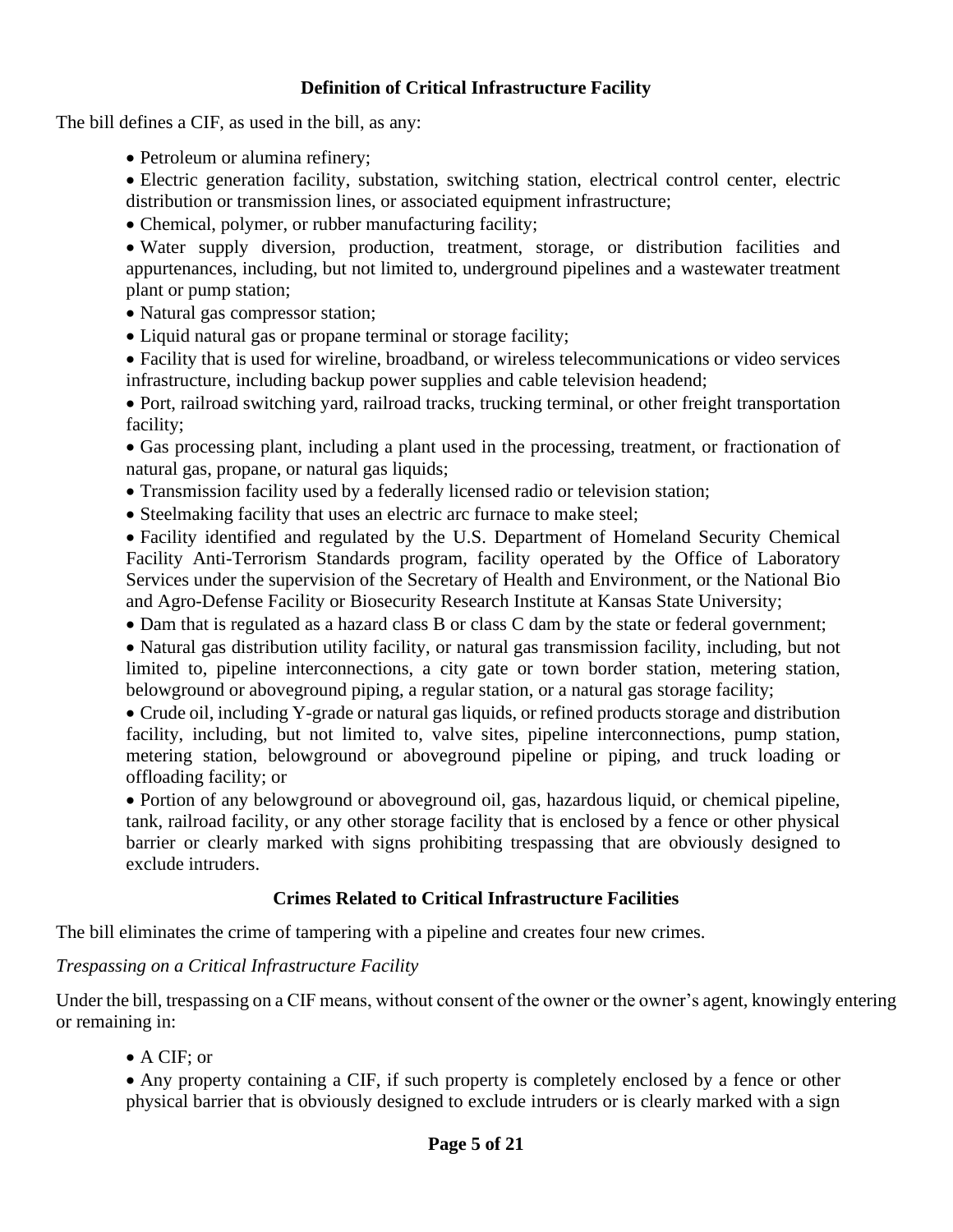or signs that are posted on the property that are reasonably likely to come to the attention of intruders and indicate that entry is forbidden without site authorization.

The bill classifies trespassing on a CIF as a class A nonperson misdemeanor.

*Aggravated Trespassing on a Critical Infrastructure Facility*

Under the bill, aggravated trespassing on a CIF means, with the intent to damage, destroy, or tamper with a CIF or impede or inhibit operations of the facility, knowingly entering or remaining in:

• A CIF; or

• Any property containing a CIF, if such property is completely enclosed by a fence or other physical barrier that is obviously designed to exclude intruders or is clearly marked with a sign or signs that are posted on the property that are reasonably likely to come to the attention of intruders and indicate that entry is forbidden without site authorization.

The bill classifies aggravated trespassing on a CIF as a severity level 7 nonperson felony.

### *Criminal Damage to a Critical Infrastructure Facility*

Under the bill, criminal damage to a CIF means knowingly damaging, destroying, or tampering with a CIF. The bill classifies criminal damage to a CIF as a severity level 6 nonperson felony.

### *Aggravated Criminal Damage to a Critical Infrastructure Facility*

Under the bill, aggravated criminal damage to a CIF means knowingly damaging, destroying, or tampering with a CIF with the intent to impede or inhibit operations of the facility. The bill classifies aggravated criminal damage to a CIF as a severity level 5 nonperson felony.

#### **HB 2026**

#### **Certified Drug Abuse Treatment Program—Divertees; Jurisdiction and Supervision for 2003 SB 123 Program; Community Corrections Services Program; Amendments to Corrections-related Crimes**

**HB 2026** establishes a certified drug abuse treatment program for certain persons who have entered into a diversion agreement pursuant to a memorandum of understanding and amends law related to supervision of offenders and the administration of certified drug abuse treatment programs. It also amends law to change penalties for crimes involving riot in a correctional facility and unlawfully tampering with an electronic monitoring device.

### **Certified Drug Abuse Treatment Program—Divertees**

The bill establishes a certified drug abuse treatment program (program) for certain persons who enter into a diversion agreement (divertees) pursuant to a memorandum of understanding (MOU).

The bill allows eligibility for participation in a program for offenders who enter into a diversion agreement in lieu of further criminal proceedings on and after July 1, 2021, for persons who have been charged with felony possession of a controlled substance and whose criminal history score is C or lower with no prior felony drug convictions.

[Note: Under continuing law, Kansas' sentencing guidelines for drug crimes utilize a grid containing the crime severity level (1 to 5, 1 being the highest severity) and the offender's criminal history score (A to I, A being the highest criminal history score) to determine the presumptive sentence for an offense. Felony drug possession is currently classified as a drug severity level 5 felony. An offender is classified as criminal history C if the offender has one person felony and at least one nonperson felony.]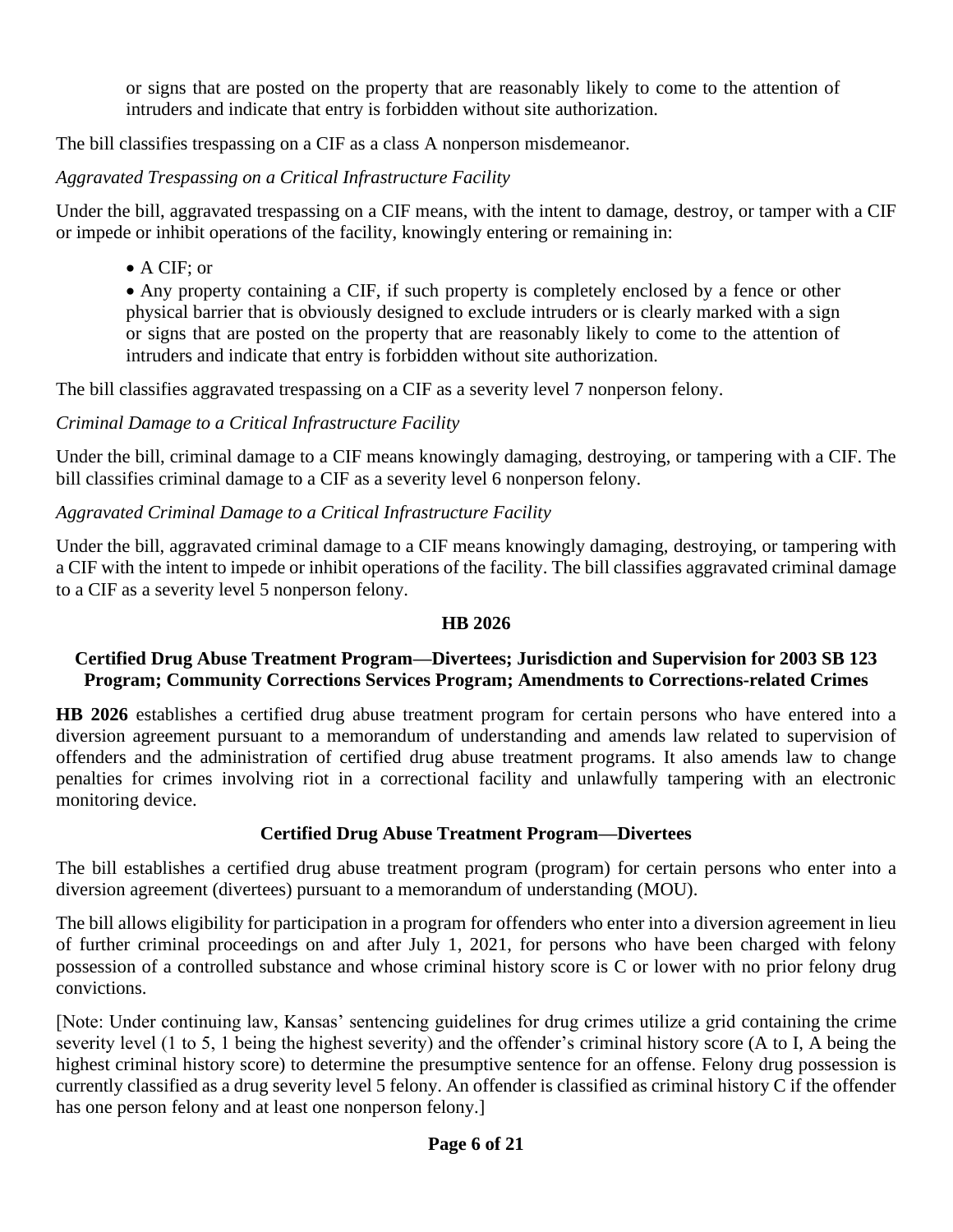The bill also provides that, as part of the consideration of whether to allow a person to enter into such a diversion agreement, a person who meets the criminal charge and history requirements shall be subject to:

• A drug abuse assessment that is required to include a clinical interview with a mental health professional and a recommendation concerning drug abuse treatment for the divertee; and

• A standardized criminal risk and need assessment specified by the Kansas Sentencing Commission (Commission).

The bill further requires the diversion agreement to include provisions that require the divertee to comply with and participate in a program if the divertee meets the assessment criteria set by the Commission, with a term of treatment not to exceed 18 months.

#### *Supervision*

The bill provides that divertees who are committed to a program could be supervised by community correctional services or court services pursuant to an MOU. A divertee will be discharged from the program if the divertee:

- Is convicted of a new felony; or
- Has a pattern of intentional conduct that demonstrates the divertee's refusal to comply with or participate in the program, in the opinion of the county or district attorney.

If a divertee is discharged, such person will be subject to the revocation provisions of the respective diversion agreement.

### *Definitions*

The bill defines "mental health professional" for this purpose to include:

- Licensed social workers;
- Persons licensed to practice medicine and surgery;
- Licensed psychologists;
- Licensed professional counselors; or
- Registered alcohol and other drug abuse counselors licensed or certified as addiction counselors who have been certified by the Secretary of Corrections to treat persons pursuant to continuing law.

The bill defines "divertee" to mean a person who has entered into a diversion agreement pursuant to continuing law and amendments made by the bill.

### *Memorandum of Understanding*

The bill amends law related to diversion agreements by adding provisions related to an MOU.

The bill allows a county or district attorney to enter into an MOU with the chief judge of a judicial district or community correctional services to assist with the supervision and monitoring of persons who have entered into a diversion agreement. The county or district attorney will retain authority over whether a particular defendant may enter into a diversion agreement or whether such agreement will be revoked.

The bill requires an MOU to include provisions related to:

- Determining the level of supervision needed for a defendant;
- Use of a criminal risk and needs assessment;
- Payment of costs for supervision; and
- Waiver of the supervision fee established by the bill.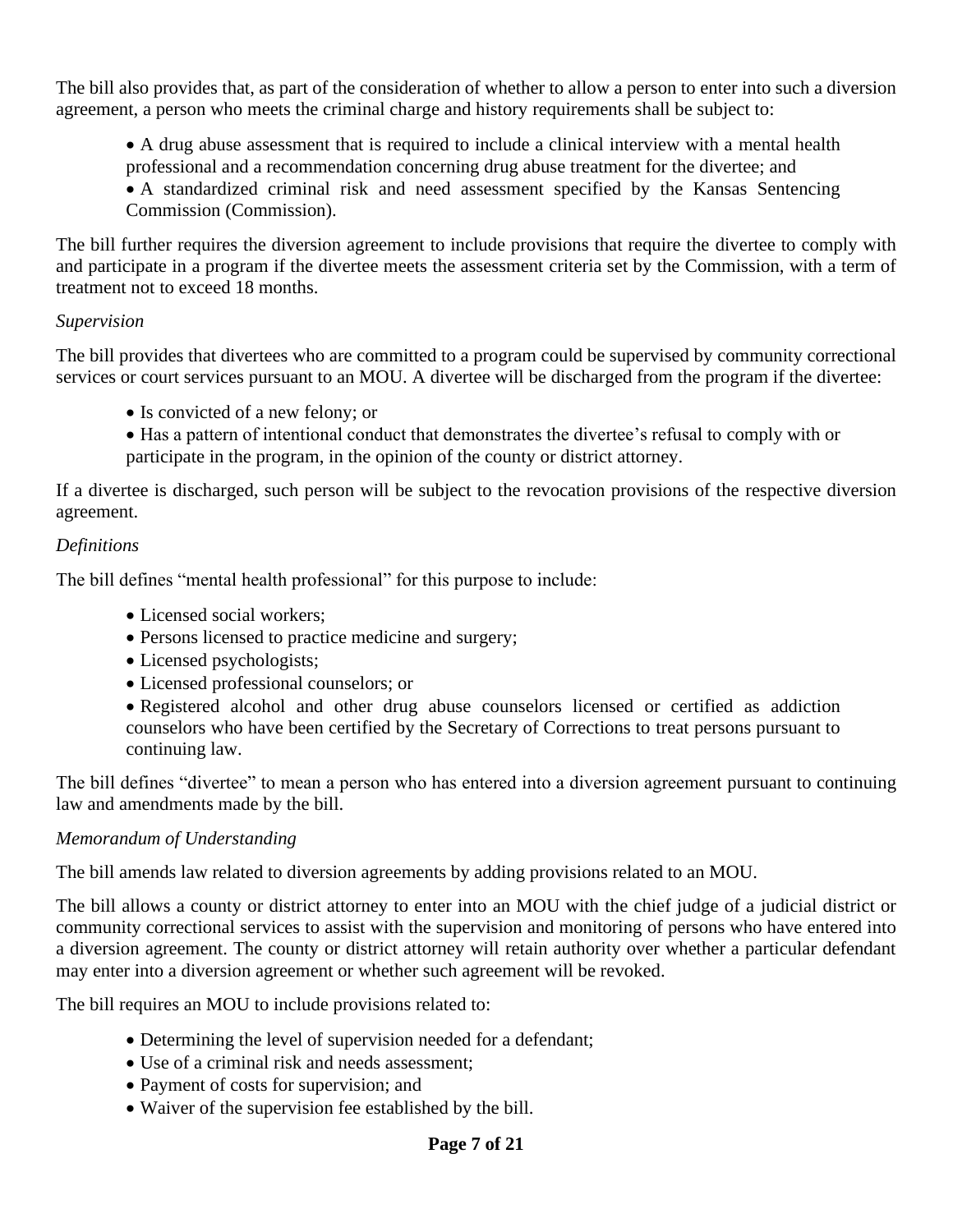The bill authorizes the Office of Judicial Administration to adopt guidelines regarding the content of an MOU between a county or district attorney and the chief judge of a judicial district and the administration of a supervision program operating pursuant to such MOU.

The bill amends law regarding the contents of diversion agreements to specify that such agreements may include provisions related to the MOU.

## *Supervision Fees*

The bill provides that divertees who are supervised pursuant to an MOU will be required to pay a supervision fee in the amount established in continuing law for misdemeanor or felony post-conviction supervision, as appropriate for the crime charged. The bill allows a county or district attorney, in accordance with an MOU, to reduce or waive the supervision fee.

The bill requires the county or district attorney to collect supervision fees, with the moneys collected to be paid into the county general fund and used to fund the costs of diversion supervision performed pursuant to the MOU.

The bill also requires divertees who are supervised pursuant to an MOU to pay the actual costs of urinalysis testing required as a term of supervision. Payments for such testing must be remitted to the county treasurer for deposit in the county general fund, and the cost of such testing can be reduced or waived by the county or district attorney.

The bill further requires county or district attorneys to determine the extent, if any, that a divertee is able to pay for assessment and treatment, and the bill requires such payments to be used by the supervising agency to offset costs to the State or county. If such financial obligations are not met or cannot be met, the county or district attorney must be notified for the purpose of collection or review and further action on the diversion agreement.

## **Jurisdiction and Supervision for 2003 SB 123 Program**

The bill amends law related to jurisdiction of, supervision of participants in, and eligibility for the nonprison sanction of placement in a certified drug abuse treatment program (2003 SB 123 Program).

### *Jurisdiction and Supervision*

The bill provides that, when a defendant is sentenced to the nonprison sanction of placement in a certified drug abuse treatment program, the district court from which the defendant is on parole, on probation, assigned to a community correctional services program, or under a suspended sentence, may transfer jurisdiction of the defendant with the concurrence of the receiving district court and all parties.

The bill specifies that, if an offender is permitted to leave the judicial district of the sentencing court, the court may:

- Transfer supervision over the offender from that judicial district to another; and
- Either transfer or retain jurisdiction of the offender.

# *Eligibility*

The bill amends a provision related to the assignment of a risk status by a criminal risk and needs assessment to remove a requirement that the assessment assigns either a high or low risk status.

The bill also removes a requirement that an offender be assigned a high risk status on the drug abuse assessment and a moderate or high risk status on the criminal risk and needs assessment to participate in the 2003 SB 123 Program. The bill requires the Commission to determine the criteria for participation in the 2003 SB 123 Program.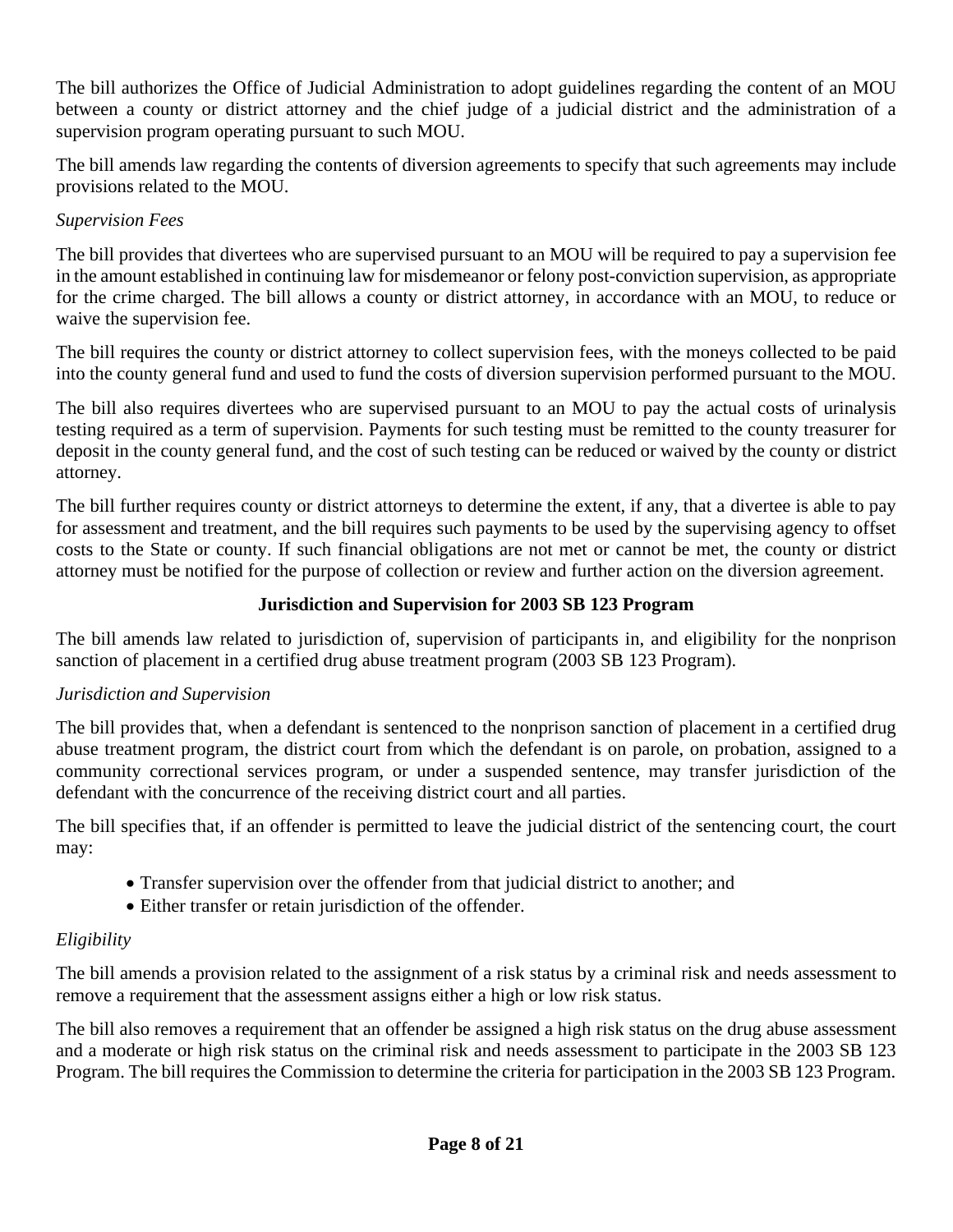#### **Community Corrections Services Program**

Continuing law allows for assessment of certain felony offenders by a standardized risk assessment tool specified by the Commission, and for placement of certain felony offenders in a community corrections services program that provides supervision, treatment, and other services to offenders.

The bill allows the Commission to determine an appropriate risk level for placement in the program, and it removes the requirement that offenders be assigned certain risk levels to participate.

#### **Riot and Incitement to Riot in a Correctional Facility**

The bill increases the criminal penalties for riot and incitement to riot when the crime occurs in a correctional facility. The bill defines "correctional facility" for this purpose as a jail or a correctional institution as defined by continuing law.

#### *Riot*

Continuing law defines "riot" to mean five or more persons acting together and without lawful authority engaging in any:

- Use of force or violence that produces a breach of the public peace; or
- Threat to use such force or violence against any person or property if accompanied by power, or apparent power, of immediate execution.

The bill increases the penalty for riot, when it occurs in a correctional facility, from a class A misdemeanor to a severity level 8 person felony.

#### *Incitement to Riot*

Continuing law defines "incitement to riot" to mean, by words or conduct, knowingly urging others to engage in a riot, under circumstances that produce a clear and present danger of injury to persons or property or a breach of the public peace.

The bill increases the penalty for incitement to riot, when it occurs in a correctional facility, from a severity level 8 person felony to a severity level 6 person felony.

#### **Unlawfully Tampering with Electronic Monitoring Equipment**

The bill lowers the criminal penalty for unlawfully tampering with electronic monitoring equipment from a severity level 6 nonperson felony to a severity level 8 nonperson felony when the equipment is used for courtordered supervision, postrelease supervision, or parole in relation to a felony.

The bill also lowers the criminal penalty for unlawfully tampering with electronic monitoring equipment from a severity level 6 nonperson felony to a class A nonperson misdemeanor when the equipment is used for courtordered supervision, postrelease supervision, or parole in relation to a misdemeanor or for court-ordered supervision in a civil case.

#### **HB 2058**

#### **Concealed Carry Licenses, Kansas Protection of Firearms Rights Act**

**HB 2058** amends law related to the recognition and issuance of a concealed carry license (license), creates two concealed carry license classes, and creates the Kansas Protection of Firearms Rights Act.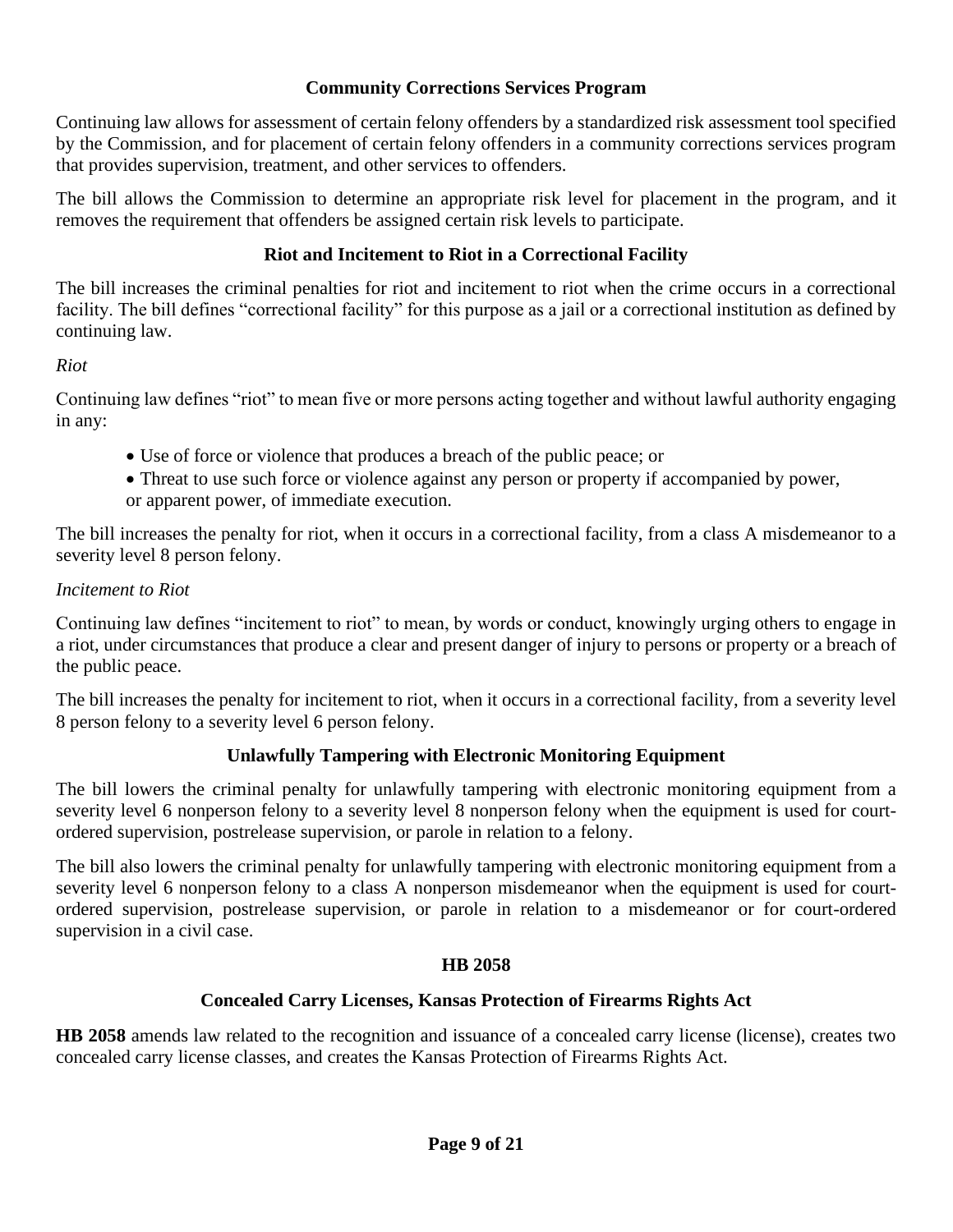### **License Reciprocity**

The bill specifies a valid license or permit to carry a concealed firearm issued by another jurisdiction is recognized in Kansas while such permit or license holder is not a Kansas resident. The bill provides valid licenses or permits issued by another jurisdiction entitle the lawful holder only to carry concealed handguns as defined in Kansas law, and it requires such persons to act in accordance with Kansas laws while carrying a concealed handgun in the state. The bill also states criminal provisions in continuing law prohibiting the carrying of a concealed firearm by persons under age 21 do not apply to residents of another state who are less than 21 years of age and lawfully carrying a concealed firearm pursuant to a recognized out-of-state license.

The bill provides that recognition of a license or permit from another jurisdiction is not construed to impose a general prohibition on the open or concealed carrying of handguns, either loaded or unloaded, without a license.

#### **Kansas Protection of Firearms Rights Act**

The bill enacts the Kansas Protection of Firearms Rights Act by amending law regarding criminal possession of a weapon by a convicted felon.

### *Lifetime Prohibition*

The bill specifies, for convictions of a person felony or violation of certain controlled substances crimes prior to July 1, 2009, the convicting court would have had to find the person used a firearm in the commission of the crime, rather than having been in possession of a firearm at the time of the commission of the crime.

### *Three-year Prohibition*

The bill prohibits possession of weapons, including firearms, by an individual as follows:

- Such individual has been convicted of a person felony or a crime under the law of another jurisdiction that is substantially the same as such person felony; or
- Such individual was adjudicated as a juvenile offender for a crime that if committed by an adult would constitute a person felony; and
- Such individual was not found by the convicting court to have used a firearm in the commission of the crime; and
- Less than three years have elapsed since such individual satisfied the sentence imposed or the terms of any diversion agreement or was discharged from supervision.

### *Eight-year Prohibition*

Prior law prohibited possession of a weapon by persons:

- Convicted of certain controlled substances felony crimes; certain crimes against persons and property; sex offenses; or an attempt, conspiracy, or criminal solicitation of any such felony;
- Convicted of a crime under the law of another jurisdiction that is substantially the same as such felony; or
- Who have been released from imprisonment for such felony, or adjudicated as a juvenile offender because if committed by an adult, the crime would constitute the commission of such felony.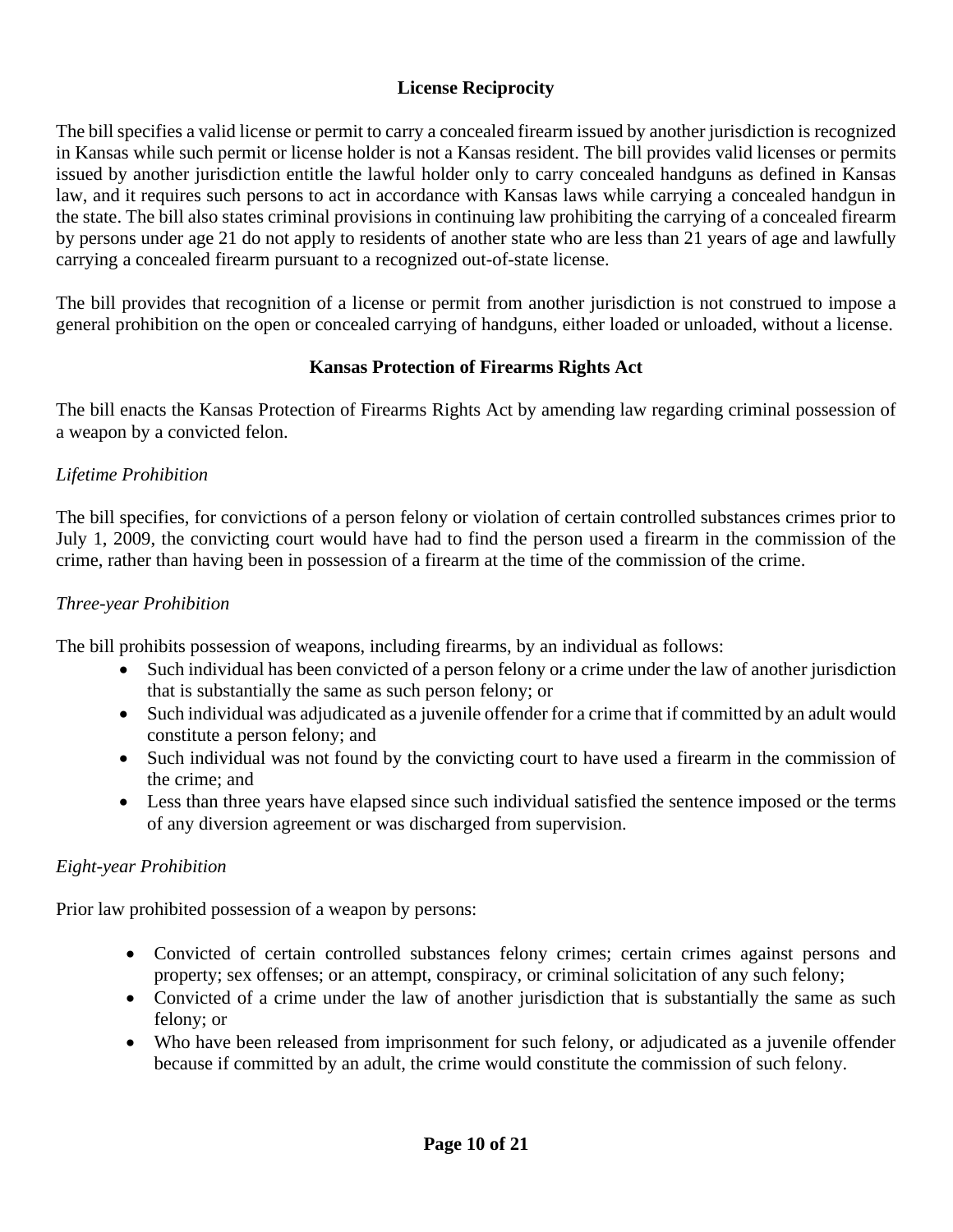The bill clarifies prior law to provide that such provisions would apply if less than eight years have elapsed since the person satisfied the sentence imposed or the terms of any diversion agreement or was discharged from supervision.

The bill makes clarifies that persons convicted of certain controlled substance felony offenses prior to their 2010 recodification transfer are prohibited from possessing a weapon.

### *Three-month Prohibition*

The bill would also prohibit possession of a weapon by an individual if:

- Such individual has been convicted of any other nonperson felony, other than those specified in the bill and continuing law, or a crime of another jurisdiction that is substantially the same as such nonperson felony; or
- Such individual was adjudicated as a juvenile offender because if committed by an adult, the crime would constitute the commission of such nonperson felony; and
- Less than three months have elapsed since such individual satisfied the sentence imposed or terms of any diversion agreement or was discharged from supervision.

### *Expungement or Pardon of Felony Convictions*

The bill removes the restriction on firearm possession for an individual who has had a felony conviction expunged or pardoned if a lifetime, three-year, or three-month weapons possession prohibition applies under the bill.

### *Expungement Proceedings*

Prior law required a court to order a petitioner's arrest record, conviction, or diversion be expunged if the court makes certain findings. The bill requires that for petitions seeking expungement of a felony conviction, the court find that possession of a firearm by the petitioner is not likely to pose a threat to the safety of the public.

### *Concealed Carry License Application*

The bill removes a provision that required the person disclose that the arrest, conviction, or diversion occurred, even if the associated records are expunged, when such person applies for a license.

#### *Firearm Possession*

The bill provides, when a person whose arrest record, conviction, or diversion of a crime that resulted in such person being prohibited by state or federal law from possessing a firearm has been expunged, it shall be deemed that such person's right to keep and bear arms is fully restored. The restoration of rights includes, but is not limited to, the right to use, transport, receive, purchase, transfer, and possess firearms. The bill specifies that the provisions concerning restoration of rights would include any orders issued prior to July 1, 2021.

### *Disclosure of Expunged Records*

Continuing law provides expunged records may not be disclosed except when requested by certain persons. The bill amends provisions related to disclosure to the Attorney General by specifying such records can be disclosed to the Attorney General for any purpose authorized by law, except that such records cannot be the basis for the denial of a concealed carry permit.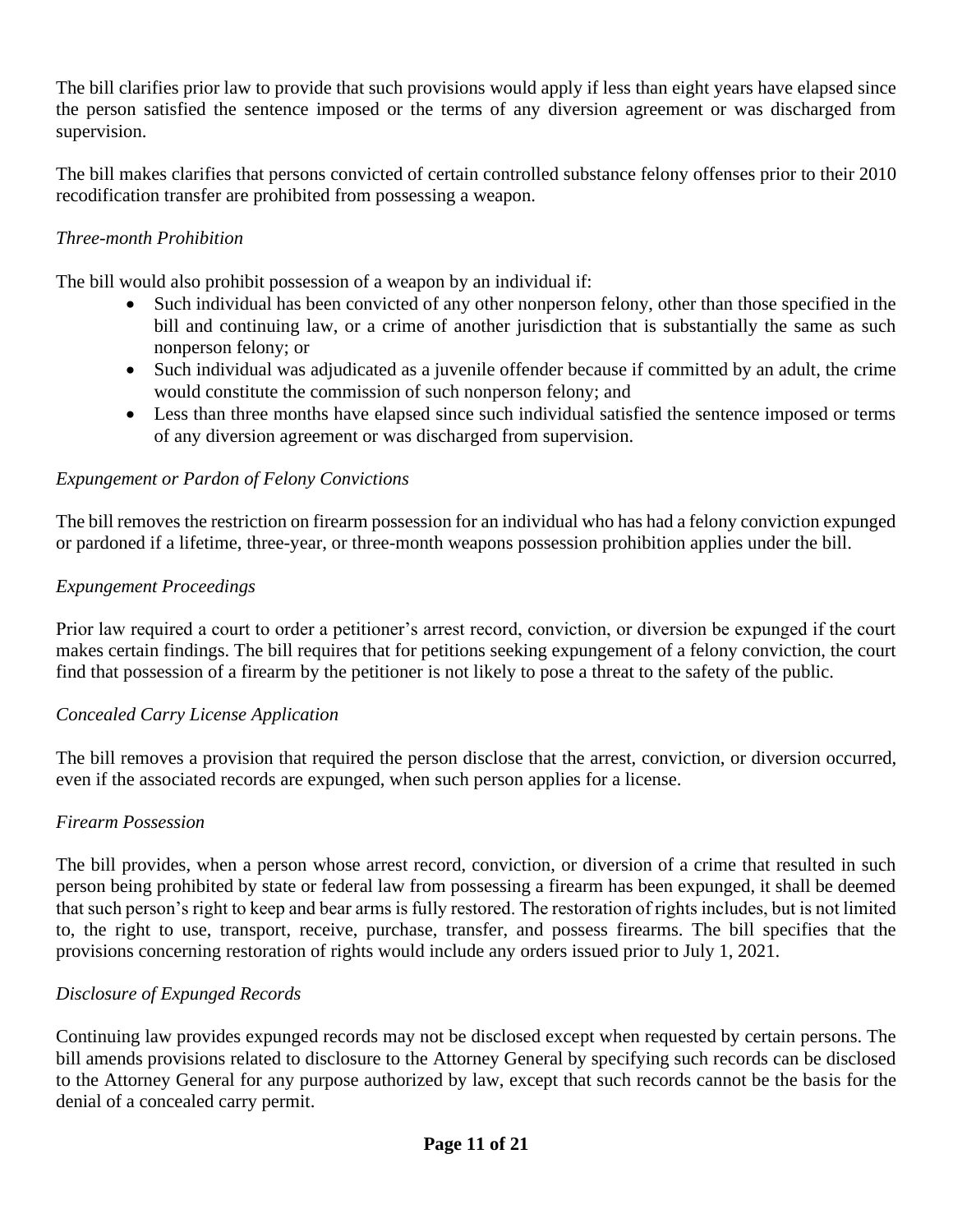The bill also amends provisions allowing disclosure to the Kansas Bureau of Investigation (KBI) to remove provisions allowing such records to be used in connection with a National Instant Criminal Background Check System (NICS) record check through the Federal Bureau of Investigation (FBI), to determine a person's qualifications to possess a firearm.

The bill further specifies, upon issuance of an expungement order, the KBI is required to report to the FBI that such expunged record should be withdrawn from NICS. The KBI is required to include such expungement order in the person's criminal history record for purposes of documenting the restoration of such person's right to keep and bear arms.

### **HB 2077**

#### **Criminal Justice Commissions, Task Forces, and Boards**

**HB 2077** amends law related to the Kansas Criminal Justice Reform Commission, Kansas Closed Case Task Force, and the Kansas Crime Victims Compensation Board.

The bill takes effect upon publication in the Kansas Register.

### **Kansas Criminal Justice Reform Commission**

#### *Study Topics*

The bill amends some statutorily required study topics of the Kansas Criminal Justice Reform Commission (Commission) and creates new topics.

#### *Diversion programs*

The bill amends the requirement related to analysis of diversion programs to require the Commission to analyze diversion programs utilized throughout the state and make recommendations for legislation that:

- Requires pre-filing and post-filing diversion to be an option in all counties;
- Establishes minimum statewide standards for diversion; and
- Provides a method for sealing or otherwise removing diversion records from criminal records.

#### *Supervision*

The bill amends the requirement related to review of supervision levels and programming for offenders on community supervision for felony offenses by requiring the Commission to:

- Review the supervision practices for offenders who serve sentences for felony offenses on supervision, to include:
	- o Supervision by court services;
	- o Community corrections; and
	- o Parole; and

• Discuss and develop detailed recommendations for legislation that establishes research-based standards and practices for all community supervision programs that:

- o Provide for incentives for compliant offenders to earn early discharge from supervision;
- o Create standardized terms and conditions for community supervision and provide for a method that courts may utilize to use special terms as indicated through the introduction of compelling evidence;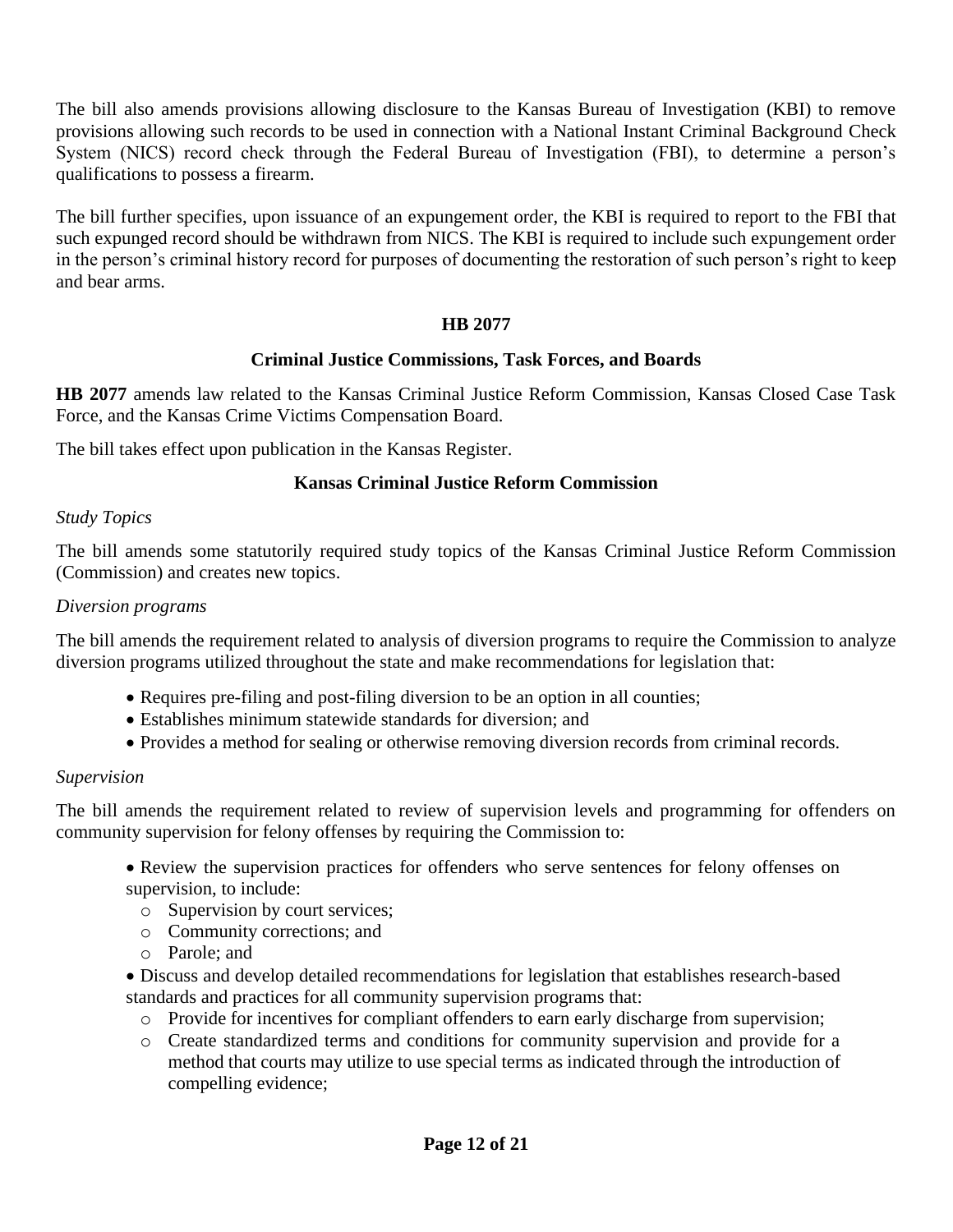- o Create standardized effective responses to behavior through a system of incentives and graduated sanctions; and
- o Provide for a means to consolidate concurrent supervision into one supervision agency.

# *Monitor implementation of recommendations*

The bill requires the Commission to monitor the implementation of previously endorsed Commission recommendations, including those developed through justice reinvestment, and receive updates, review data, and identify opportunities for coordination, collaboration, or legislation as needed.

# *Removed study topics*

The bill removes statutory study requirements relating to specialty courts, evidence-based programming, specialty correctional facilities, and information management data systems. The bill also removes the requirement that the Commission study other matters it determines to be necessary.

# *Commission Membership*

The bill adds a public defender member to the Commission, to be appointed by the State Director of the Board of Indigents' Defense Services.

# *Final Report*

The bill extends the final report and recommendation submission deadline from December 1, 2020, to December 1, 2021.

# **Kansas Closed Case Task Force**

The bill modifies law concerning the Kansas Closed Case Task Force (Task Force) by renaming it the Alvin Sykes Cold Case DNA Task Force. The bill extends the deadline, from October 1, 2020, to October 1, 2021, for completion of the protocol implementation plan relating to closed cases. Similarly, the bill extends the deadline, from December 1, 2020, to December 1, 2021, for the Task Force's report containing a plan for uniform implementation of the protocol. The bill extends the sunset date for the Task Force from December 30, 2020, to December 30, 2021. The bill also requires the Office of Revisor of Statutes, the Kansas Legislative Research Department, and the Division of Legislative Administrative Services to aid the Task Force as requested by the co-chairpersons.

The bill amends the membership of the Task Force to allow a designee to serve in place of the state combined DNA index system (CODIS) administrator, but otherwise continues the Task Force as it existed on December 29, 2020, with all other members appointed prior to that date continuing as members of the Task Force.

### **Kansas Crime Victims Compensation Board**

The bill amends the definition of "victim" for purposes of the Kansas Crime Victims Compensation Board (Board) compensation award process to include a person who suffers personal injury or death as a result of witnessing a violent crime when the person was 16 years of age or younger at the time the crime was committed.

Under continuing law, the general rule is a claim for compensation must be filed within two years after the injury or death upon which the claim is based.

Current law provides an extended deadline for filing an application for compensation by persons under the age of 16 who are victims of certain crimes. The bill expands the listing of these crimes by adding a reference to a separate listing of "sexually violent crimes" in continuing law. The bill accordingly removes references to specific crimes already incorporated in the listing of sexually violent crimes.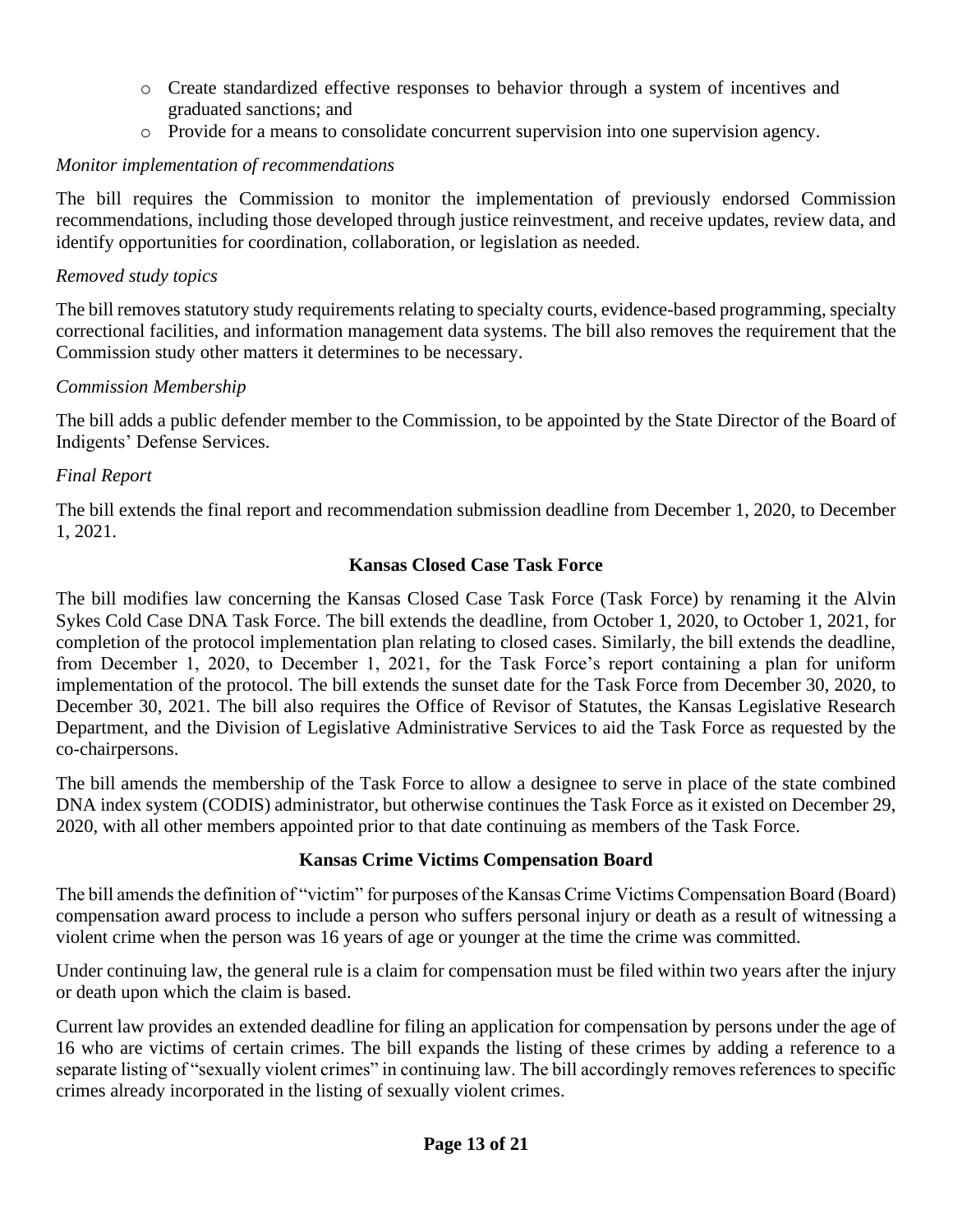The bill also provides an extended deadline for compensation for mental health counseling to be awarded under certain circumstances.

Current law allows mental health counseling compensation to be awarded if a claim is filed within two years of:

• Testimony, to a claimant who is or will be required to testify in a sexually violent predator commitment of an offender who victimized the claimant or the victim on whose behalf the claim is made; or

• Notification, to a claimant who is notified that DNA testing of a sexual assault kit or other evidence has revealed a DNA profile of a suspected offender who victimized the claimant or the victim on whose behalf the claim is made or is notified of the identification of a suspected offender who victimized the claimant or the victim on whose behalf the claim is made, whichever occurs later.

The bill replaces these specific exceptions with a provision allowing the Board to award compensation for mental health counseling to:

• A victim, under the bill's amended definition pertaining to witnesses of violent crimes, if the Board finds there was good cause for the failure to file within the required time periods and the claim is filed before the victim turns 19 years of age; or

• A victim of a sexually violent crime, if the Board finds there was good cause for the failure to file within the required time periods and the claim is filed within 10 years of the date such crime was committed, or, if the victim was less than 18 years of age at the time such crime was committed, the claim is filed within 10 years of the date the victim turns 18 years of age.

### **HB 2078**

### **Statutory Speedy Trial; Deadline Suspension; Reports; Prioritization of Cases for Trial**

**HB 2078** suspends the provisions of the speedy trial statute in the Kansas Code of Criminal Procedure until May 1, 2023, in all criminal cases and removes a provision in the statute authorizing the Chief Justice to issue an order to extend or suspend any deadlines or time limitations and requiring trials to be scheduled within 150 days of termination of such order.

Additionally, the bill adds a provision requiring trial courts to consider relevant factors when prioritizing cases for trial, including, but not limited to:

- The trial court's calendar;
- Relative prejudice to the defendant;
- The defendant's assertion of the right to speedy trial;
- The calendar of trial counsel;
- Availability of witnesses; and
- The relative safety of the proceedings to participants as a result of the response to the COVID-

19 public health emergency in the judicial district.

The bill requires the Office of Judicial Administration to prepare and submit a report to the Senate Committee on Judiciary and the House Committee on Judiciary on or before January 17, 2022, and January 16, 2023, containing the following information disaggregated by judicial district:

• Number of pending criminal cases on January 1, 2022, and January 1, 2023, respectively;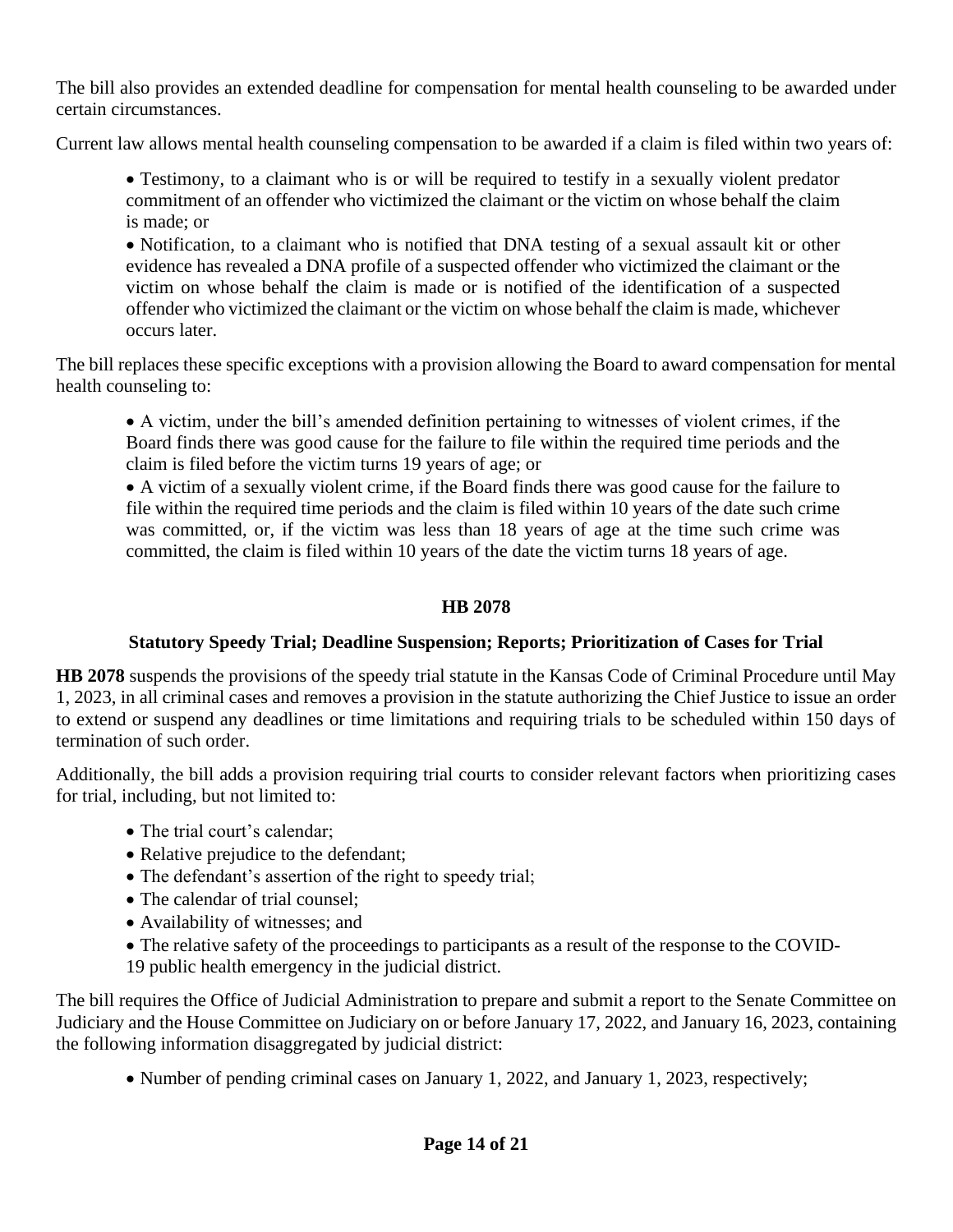- Number of criminal cases resolved during FY 2021 and FY 2022, respectively, and the method of disposition in each case;
- Number of jury trials conducted in criminal cases during FY 2021 and FY 2022, respectively; and
- Number of new criminal cases filed in FY 2021 and FY 2022, respectively.

The bill states the amendments made by the bill are procedural in nature and shall be construed and applied retroactively.

### **HB 2390**

### **Kansas Open Records Act; Exceptions; Cybersecurity; Public Employees; Home Address; Fraudulent Liens; Criminal Penalties**

**HB 2390** reviews, amends, and adds exceptions to the Kansas Opens Records Act (KORA) and creates and amends law regarding the filing of fraudulent liens.

# **Filing of Fraudulent Liens**

The bill adds a provision to the Kansas Criminal Code that prohibits the filing of certain liens or claims against real or personal property and provides for criminal penalties, as follows.

The bill provides it is a severity level 8 nonperson felony for any person to present for filing in any public record:

• Any lien or claim against any real or personal property when such person knows or reasonably should know such lien or claim is false or contains any materially false, fictitious, or fraudulent statement or representation;

• Any document that purports to assert a lien against real or personal property of any person or entity that is not expressly provided for in Kansas or federal law, does not depend on the consent of the owner of the real or personal property affected, and is not an equitable or constructive lien imposed by a court with proper jurisdiction;

• Any financing statement pursuant to Article 9 of the Uniform Commercial Code, when such person knows or reasonably should know the financing statement is not based on a bona fide security agreement or was not authorized or authenticated by the alleged debtor identified in the financing statement or the debtor's authorized representative; or

• Any document filed in an attempt to harass an entity, individual, or public official, or obstruct a governmental operation or judicial proceeding, when such person knows or reasonably should know the document contains false information.

Under the new crime, it also is unlawful for any person to violate a court order issued pursuant to the statute governing an expedited process to review and determine the validity of liens and claims against real or personal property. In the statute, the bill adds to the process a requirement that, if the court orders the lien or claim to be set aside, the court's findings of fact and conclusions of law must include:

- An order prohibiting the person who filed such lien or claim from filing any future lien or claim with any filing officer without approval of the court that enters the order; and
- A provision stating a violation of the order may subject the party in violation to civil and criminal penalties.

The bill also requires any order finding a lien or claim is fraudulent to include a provision stating a violation of the order may result in civil and criminal penalties and removes a provision providing for a specific penalty of imprisonment of up to 120 days, a fine not to exceed \$1,000, or both.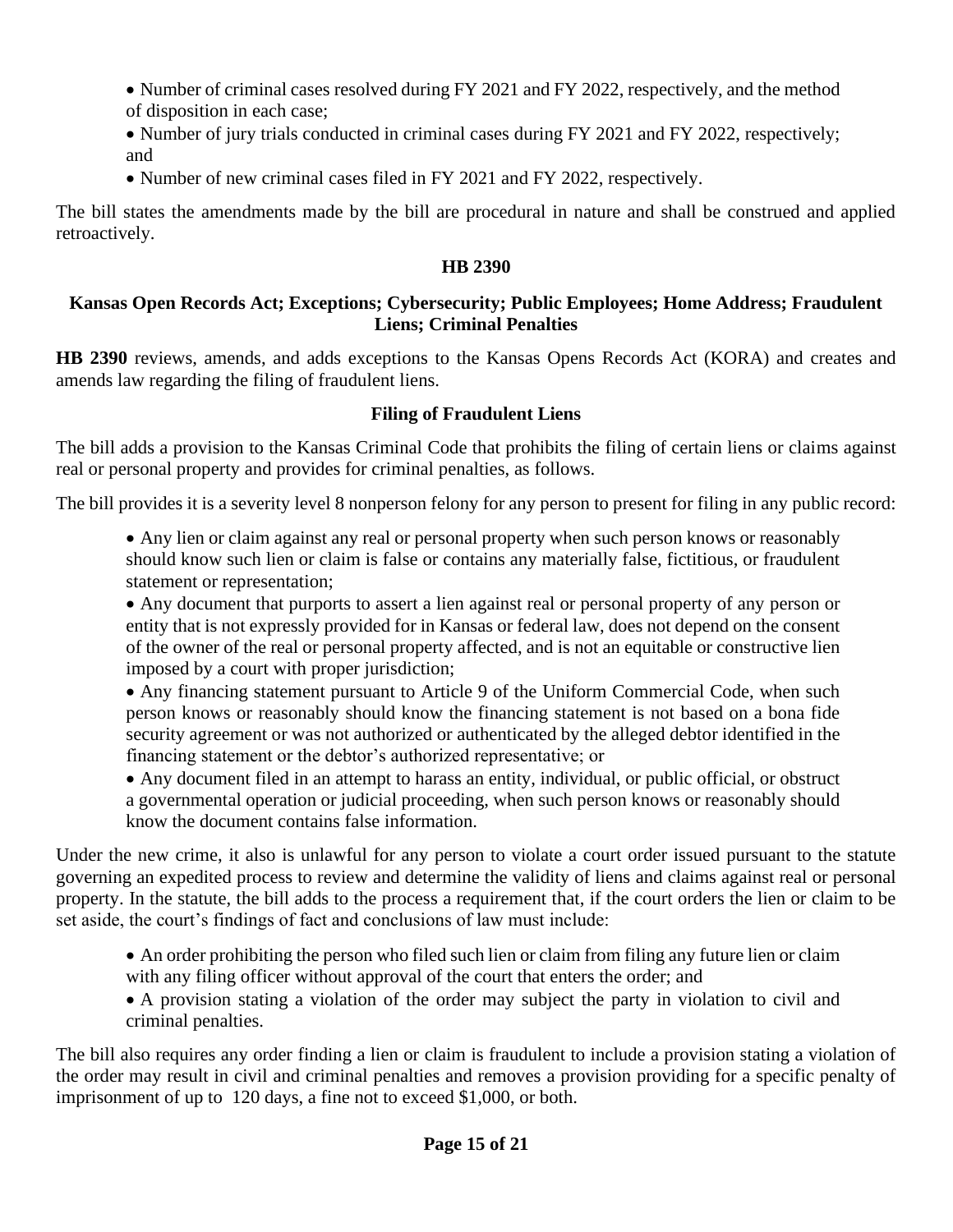#### **HB 2071**

#### **Stalking a Minor; Penalties**

**HB 2071** amends the definition of the crime of stalking to include intentionally engaging in a course of conduct targeted at a specific child under the age of 14 that would cause a reasonable person in the circumstances of the targeted child, or a reasonable person in the circumstances of an immediate family member of such child, to fear for the child's safety.

The penalty for the new provision is a severity level 7 person felony for a first conviction and a severity level 4 person felony for a second or subsequent conviction.

#### **HB 2121**

#### **Mistreatment of a Dependent Adult or Elder Person; Absconding from Supervision; Sureties; Delivery of a Person Arrested; Certificate of Identification; Parole and Postrelease Supervision Guidance**

**HB 2121** amends the penalties for the crime of mistreatment of a dependent adult or elder person, defines the term "absconds from supervision," amends law regarding sureties and delivery of a person arrested, amends law concerning proof of identity documents accepted for the issuance of a replacement driver's license, and requires the Secretary of Corrections to develop guidance for parole officers to use while supervising offenders on parole and postrelease supervision.

#### **Mistreatment of a Dependent Adult or Elder Person**

The bill amends the crime of mistreatment of a dependent adult or elder person to raise the penalty:

• From a severity level 5 person felony to a severity level 2 person felony when the crime involves infliction of physical injury, unreasonable confinement, or unreasonable punishment and the victim is a dependent adult who is a resident of an adult care home during the commission of the offense; and

• From a severity level 8 person felony to a severity level 5 person felony, when the crime involves omission or deprivation of treatment, goods, or services that are necessary to maintain physical or mental health of the victim and the victim is a dependent adult who is a resident of an adult care home during the commission of the offense.

#### **Absconding from Supervision**

The bill adds a definition of "absconds from supervision" to the Kansas Code of Criminal Procedure (Code). The bill defines the term to mean knowingly avoiding supervision or knowingly making the defendant's whereabouts unknown to the defendant's supervising court services officer or community correctional services officer.

The bill also adds a definition of "absconded from supervision" in a statute relating to parole. The bill defines the term to mean knowingly avoiding supervision or knowingly making the defendant's whereabouts unknown to the defendant's supervising parole officer, court services officer, or community correctional services officer.

#### **Sureties; Delivery of a Person Arrested**

The bill amends law related to sureties in the Code to state any person who is released on an appearance bond may be arrested and delivered to a custodial officer of the court by a surety or surety's designee in the county where the complaint subject to the bond was filed. Under current law, sureties seeking discharge of an appearance bond may do so in any county in the state in which the person is charged.

The bill defines "custodial officer of the court" as the sheriff or keeper of the jail in the county.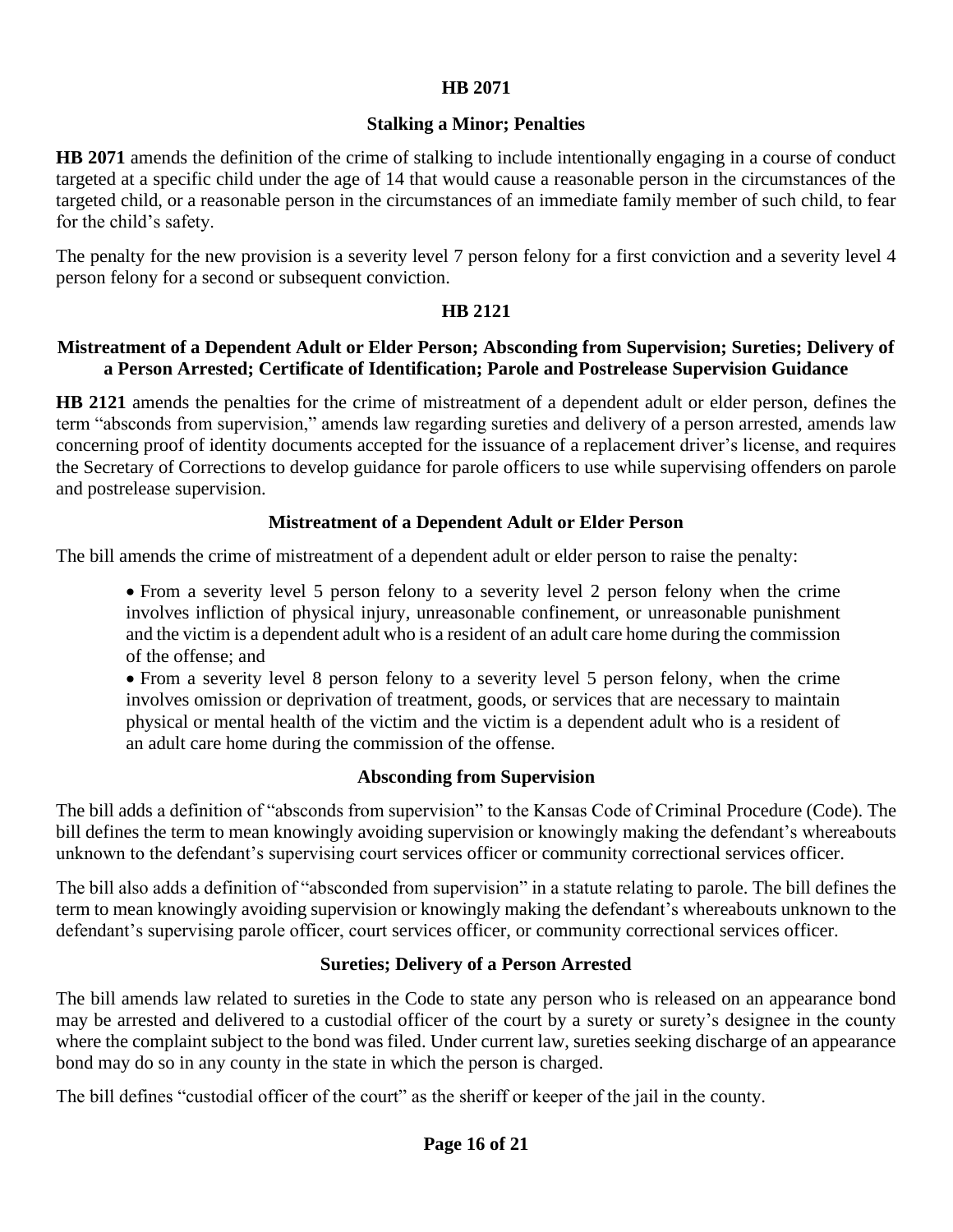### **Certification of Identification**

The bill expands the list of proof of identity documents accepted by the Division of Vehicles, Kansas Department of Revenue, for the issuance of a replacement driver's license to include a certification of identification issued by a court services officer. The bill specifies such certification could be issued by a supervising agency to offenders under probation supervision of such agency.

#### **Parole and Postrelease Supervision Guidance**

The bill requires the Secretary of Corrections to develop guidance for parole officers to use while supervising offenders on parole and postrelease supervision. The bill requires the guidance to include intervention responses to behavior that constitutes a violation of parole or postrelease supervision and incentive responses to compliant behavior and pro-social achievements.

#### **Senate Sub. for HB 2183**

#### **Elections and Voting**

**Senate Sub. for HB 2183** amends and creates law pertaining to elections and voting, including on advance mail ballots, registered voter information reporting, assistance with the return of advance ballots, advance ballot return deadlines, the authority of the Secretary of State, duties of election officials, electioneering, and election funding. The bill also creates the crime of false representation of an election official.

#### **Alteration of Advance Mail Ballot Postmark**

The bill amends election law to make it unlawful for any person to knowingly backdate or otherwise alter a postmark or other official indication of the date of mailing of an advance mail ballot if the intent is to make the mailing date appear different from the actual date of mailing by the voter or voter's designee. A violation will carry the same criminal penalty as other violations concerning advance voting, a level 9 nonperson felony.

#### **Signature Matching on Advance Voting Ballots**

The bill prohibits a county election officer from accepting an advance voting ballot transmitted by mail unless they first verify the signature on an advance voting ballot envelope matches the signature on file in the county voter registration records. If the signature of a person on the advance voting ballot envelope does not match the signature on file, the ballot will not be counted. Verification could occur by electronic device or human inspection.

The bill specifies that such verification will not be required if the voter has a disability that prevents them from signing the ballot or that prevents them from signing the ballot in a way that matches the signature on file in the county voter registration records.

#### **Authority to Extend the Advance Mail Ballot Deadline**

The bill removes the authority of the Secretary of State (Secretary) to extend the deadline for receiving advance mail ballots. Under continuing law, the deadline for a county election office to receive advance voting ballots is the last mail delivery on the third day following an election; current law authorizes the Secretary to permit additional time.

#### **False Representation of an Election Official**

The bill creates the crime of false representation of an election official, defined as knowingly engaging in any of the following by phone, mail, email, website, or other online activity or other means of communication while not holding a position as an election official:

• Representing oneself as an election official;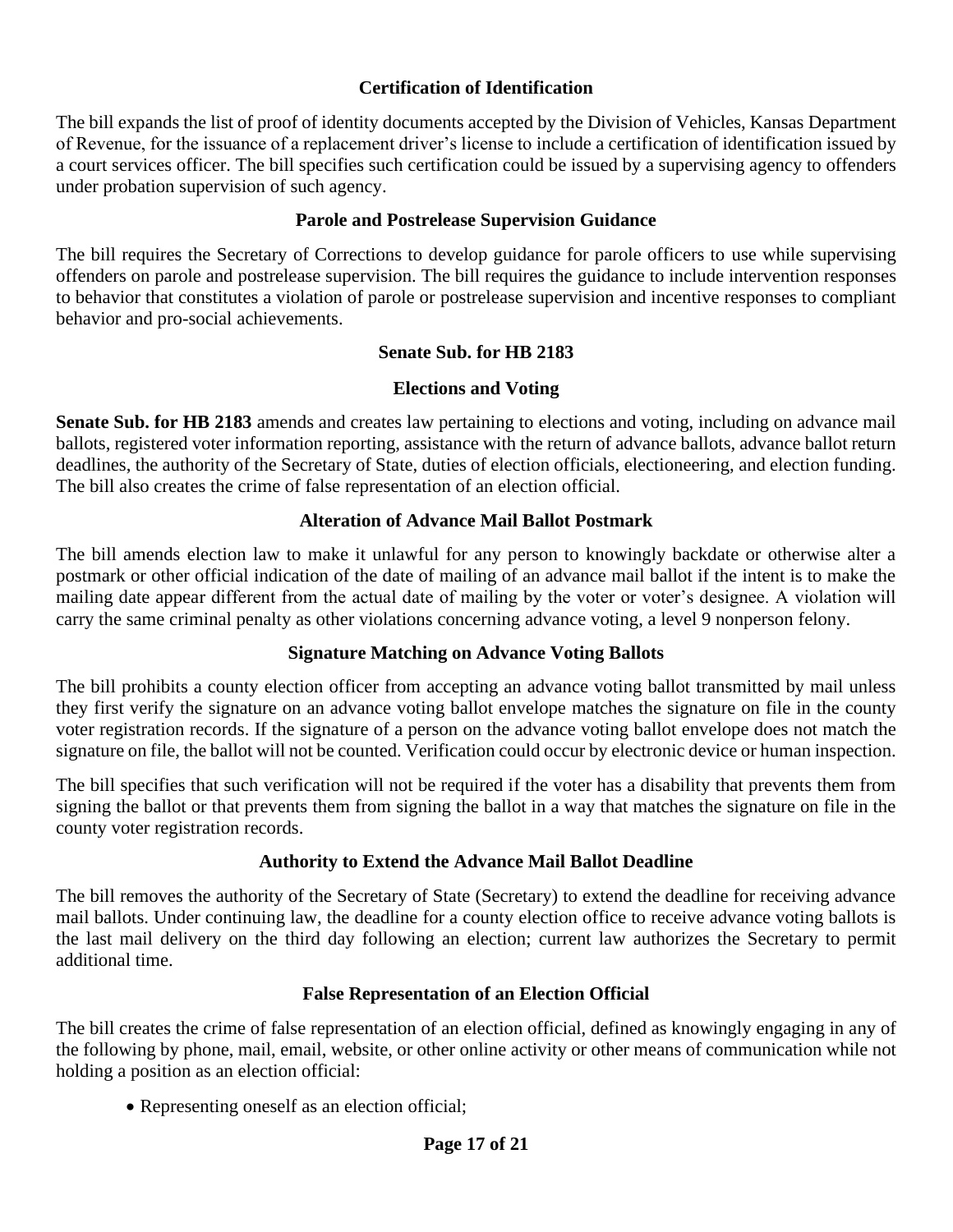- Engaging in conduct that gives the appearance of being an election official; or
- Engaging in conduct that would cause another person to believe a person engaging in such conduct is an election official.

The bill defines an "election official" to mean the Secretary, any employee of the Secretary, any county election commissioner or county clerk, any employee of any county election commissioner or county clerk, or any other person employed by a county election office.

False representation of an election official will be a level 7 nonperson felony.

### **Registered Voter Reporting Requirements**

The bill requires the Secretary to publish the following information on the official website of the Secretary each month:

- The total number of registered voters in each county;
- The total number of registered voters in each county who have been identified by the county election office as having mail that is undeliverable and the number of such voters as a percentage of all registered voters in the county; and
- The total number of registered voters for each political party.

The bill requires the Secretary, on the tenth day prior to any election, to publish on the official website of the Secretary, the total number of registered voters in each voting precinct, including the total number of such registered voters affiliated with each political party on the official website of the Secretary.

### **Delivering or Assisting with Advance Voting Ballots**

The bill prohibits any person from delivering an advance voting ballot on behalf of another person, unless the person submits an accompanying written statement at the time of delivery, signed by both the voter and the person delivering the ballot. The bill specifies that only the person delivering such ballot could deliver the written statement.

The bill requires the statement to be on a form established by the Secretary containing:

- A sworn statement from the person delivering the ballot affirming they have not exercised undue influence on the voting decision of the voter, nor delivered more than ten advance voting ballots on behalf of other persons during the election; and
- A sworn statement by the voter affirming the authorization of the person to deliver the ballot, and the person has not exercised undue influence on the voting decision of the voter.

The bill prohibits:

- A candidate for office from delivering an advance voting ballot on behalf of another voter unless it is on behalf of an immediate family member [Note: The candidate could return no more than ten advance voting ballots total.]; and
- An individual from delivering more than ten advance voting ballots on behalf of other voters during an election.

A violation of these provisions will be a class B misdemeanor.

The bill prohibits a candidate for office from assisting any voter in marking an advance ballot or signing an advance ballot form, except it will not be a violation for the Secretary, an election official, or county election office to assist a voter while in the performance of the duties of such office. A violation of this provision will be a class C misdemeanor.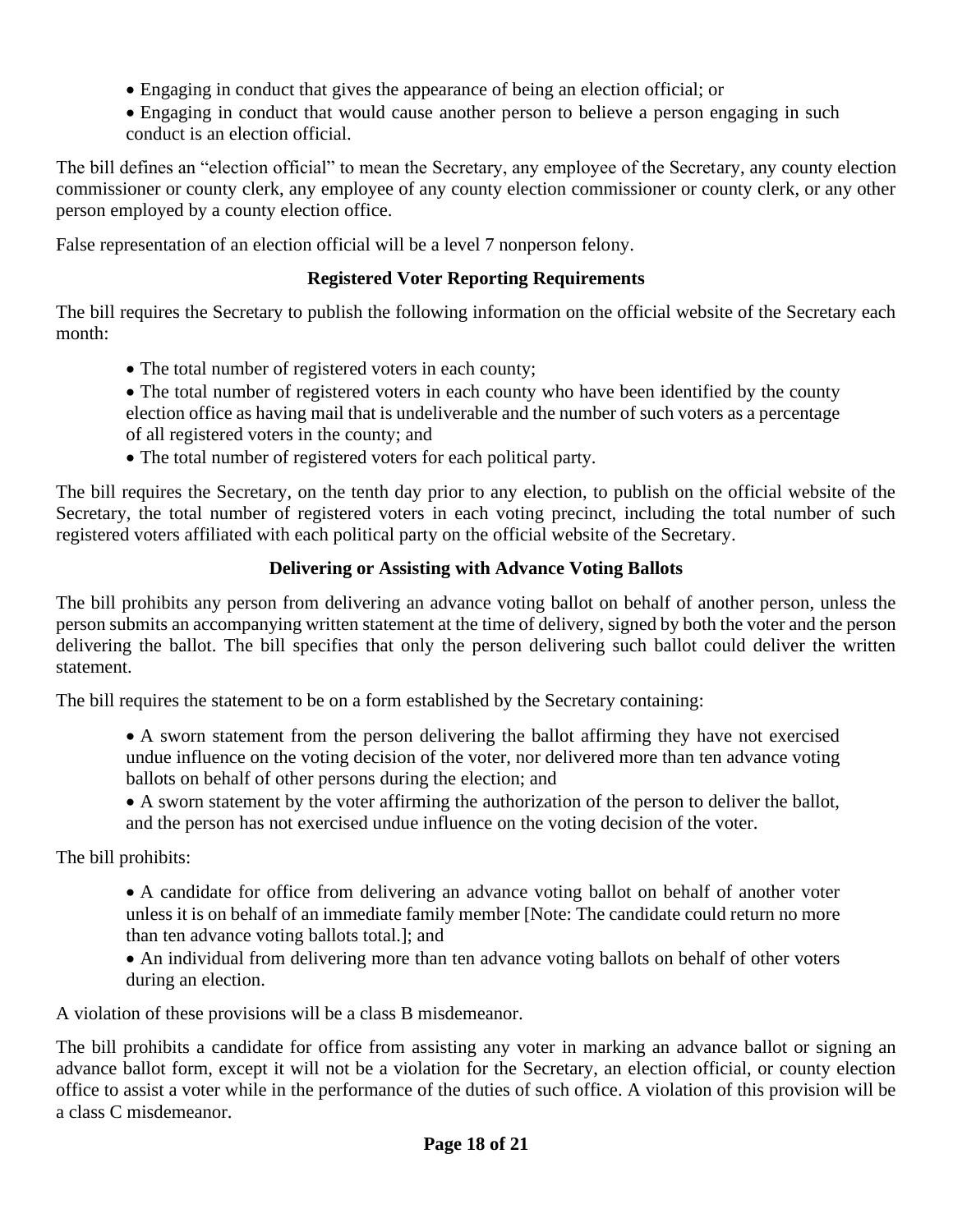### **Electioneering**

The bill expands the definition of "electioneering" in continuing law to include a candidate:

- Touching or handling a voter's ballot during the voting process, unless it is on behalf of an immediate family member;
- Distributing or counting ballots;
- Hindering or obstructing a voter from voting, entering, or leaving a polling place; or
- Hindering or obstructing an election board worker from performing election duties.

The new electioneering provisions will not apply to the Secretary, an election official, or county election office.

Under continuing law, electioneering is a class C misdemeanor.

### **Transparency in Revenues Underwriting Act**

The bill creates the Transparency in Revenues Underwriting Act (Act), prohibiting election officials from knowingly accepting moneys, directly or indirectly, for any expenditures related to conducting, funding, or facilitating election administration.

The bill will not apply to:

- Acts of appropriation;
- Any moneys collected by an election official from the payment of fees or assessed costs;
- Any monetary campaign contributions for any candidate for the office of county clerk; or
- Moneys otherwise provided by law.

A violation of the Act is a level 9 nonperson felony.

### **HB 2332**

### **Advance Voting and Election Laws, Election Tampering; Temporary Vacancy Appointment Process**

**HB 2332** creates and amends law concerning addresses maintained for registered voters, solicitation of advance voting ballot applications, alteration of election laws, and the crime of election tampering.

The bill establishes a process for the handling of temporary vacancies created by officers or employees of the State or political subdivisions of the State due to military service.

### **Addresses Maintained for Registered Voters**

The bill requires each county election officer to maintain a residential address and mailing address for each registered voter if the mailing address is different from the residential address.

The bill requires the residential address of a registered voter to correspond to a physical location where the voter resides and not be a post office box or other address that does not correspond to a physical location that can be occupied. If the residential address does not meet these requirements, the voter is not validly registered.

The bill requires this information to be recorded in any electronic database maintained by each county election officer.

### **Solicitation of Advance Voting Ballot Applications**

The bill requires any individual who solicits by mail a registered voter to file an application for an advance voting ballot, and in such mailing includes an application for an advance voting ballot, to include in such mailing: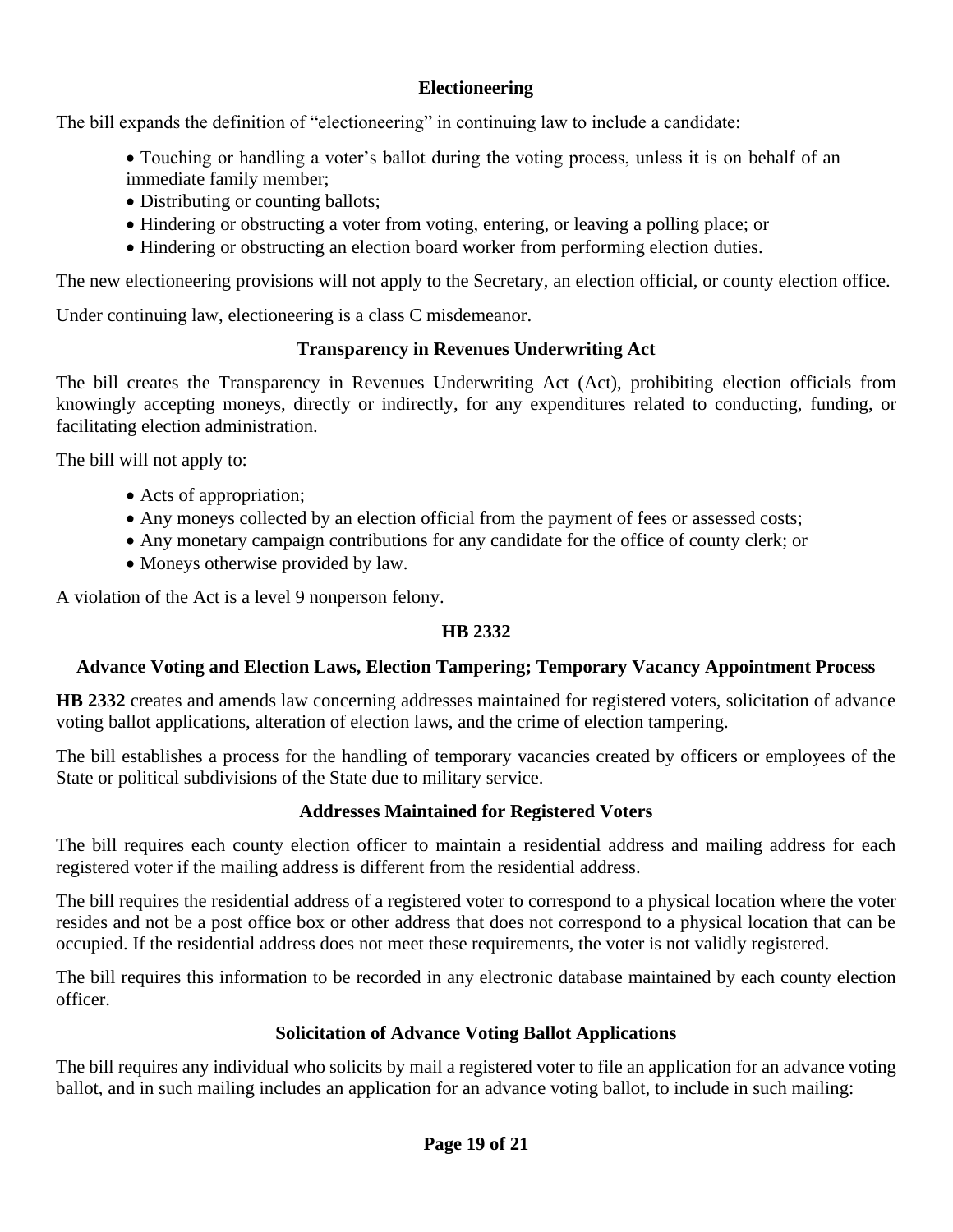- The name of the individual or organization causing such solicitation to be mailed;
- The name of the president, chief executive officer, or executive director, if an organization;
- The address of such individual or organization; and
- The statement: "Disclosure: This is not a government mailing. It is from a private individual or organization."

The bill requires all such information to be included on both the exterior of the mailing and on each page contained within the mailing (except on the application for the advance voting ballot) in a clear and conspicuous label in 14-point or larger font.

The bill requires the advance voting ballot application included in such a mailing to:

- Be the official application for advance voting ballot by mail provided by the Secretary of State;
- Not have any portion of such application form completed prior to mailing; and
- Contain an envelope addressed to the appropriate county election office for the mailing of such application.

The bill prohibits the person mailing the application to the voter from directing the completed application be returned to such person.

The bill provides a violation of such requirements is a class C nonperson misdemeanor.

The bill exempts from such requirements the Secretary of State, any election official, county election offices, and the official protection and advocacy for voting access system for the State as provided in the Help America Vote Act of 2002, or any other entity required by federal law to provide information concerning elections and voting procedures. [Note: The Disability Rights Center of Kansas is the designated protection and advocacy system in Kansas.]

Additionally, the bill prohibits any person not a resident of Kansas or domiciled in Kansas from mailing or causing to be mailed an application for an advance voting ballot. The bill provides individuals may file a complaint with the Attorney General alleging a violation of this provision; such complaint must include the name of the person alleged to have violated this provision. The bill requires the Attorney General to investigate any allegations of violations under this provision and permits an action to be filed against any person found to have violated this provision. The bill provides any person who violates this provision is subject to a civil penalty of \$20, and each mailing of an application for an advance voting ballot constitutes a separate violation.

These provisions of the bill become effective January 1, 2022.

### **Alteration of Election Laws**

The bill creates law to prohibit the Governor, the Executive Branch, and the Judicial Branch from altering election laws.

The bill requires approval from the Legislative Coordinating Council prior to the Secretary of State entering into consent decrees with any court. The bill specifies that it could not be construed to limit or otherwise restrict the judicial power of the state government in the exercise of any of its constitutional powers.

The bill contains a severability clause regarding these provisions.